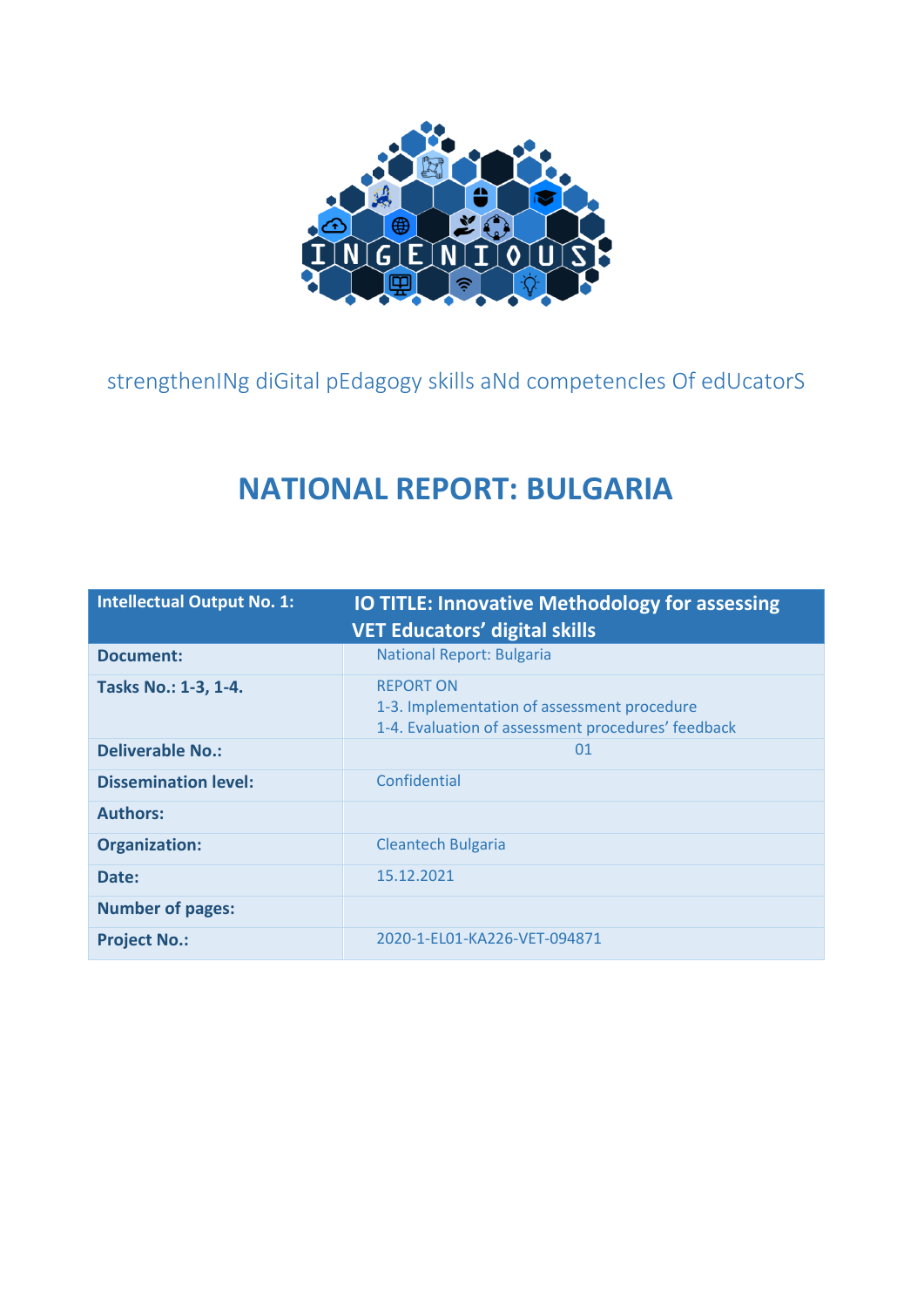

*The European Commission support for the production of this publication does not constitute an endorsement of the contents which reflects the views only of the authors, and the Commission cannot be held responsible for any use which may be made of the information contained therein*

\_\_\_\_\_\_\_\_\_\_\_\_\_\_\_\_\_\_\_\_\_\_\_\_\_\_\_\_\_\_\_\_\_\_\_\_\_\_\_\_\_\_\_\_\_\_\_\_\_\_\_\_\_\_\_\_\_\_\_\_\_\_\_\_\_\_\_\_\_\_\_\_\_\_\_\_\_\_\_\_\_\_\_\_\_\_\_\_\_\_\_\_\_\_\_\_\_\_\_\_\_\_\_\_\_\_\_\_\_\_\_\_\_\_\_\_

#### <span id="page-1-0"></span>Disclaimer

Responsibility for the information and views set out in this report lies entirely with the authors. Reproduction is authorized provided the source is acknowledged.

Information contained in our published works has been obtained by the authors from sources believed to be reliable. However, neither this consortium nor its authors guarantee the accuracy or completeness of any information published herein and this consortium nor its authors shall be responsible for any errors, omissions, or claims for damages with regard to the accuracy or sufficiency of the information contained in this consortium publications.

Co-funded by the Erasmus+ Programme of the European Union



Project Number: 2020-1-EL01-KA226-VET-094871 Project Duration: 01/03/2021 - 28/02/2023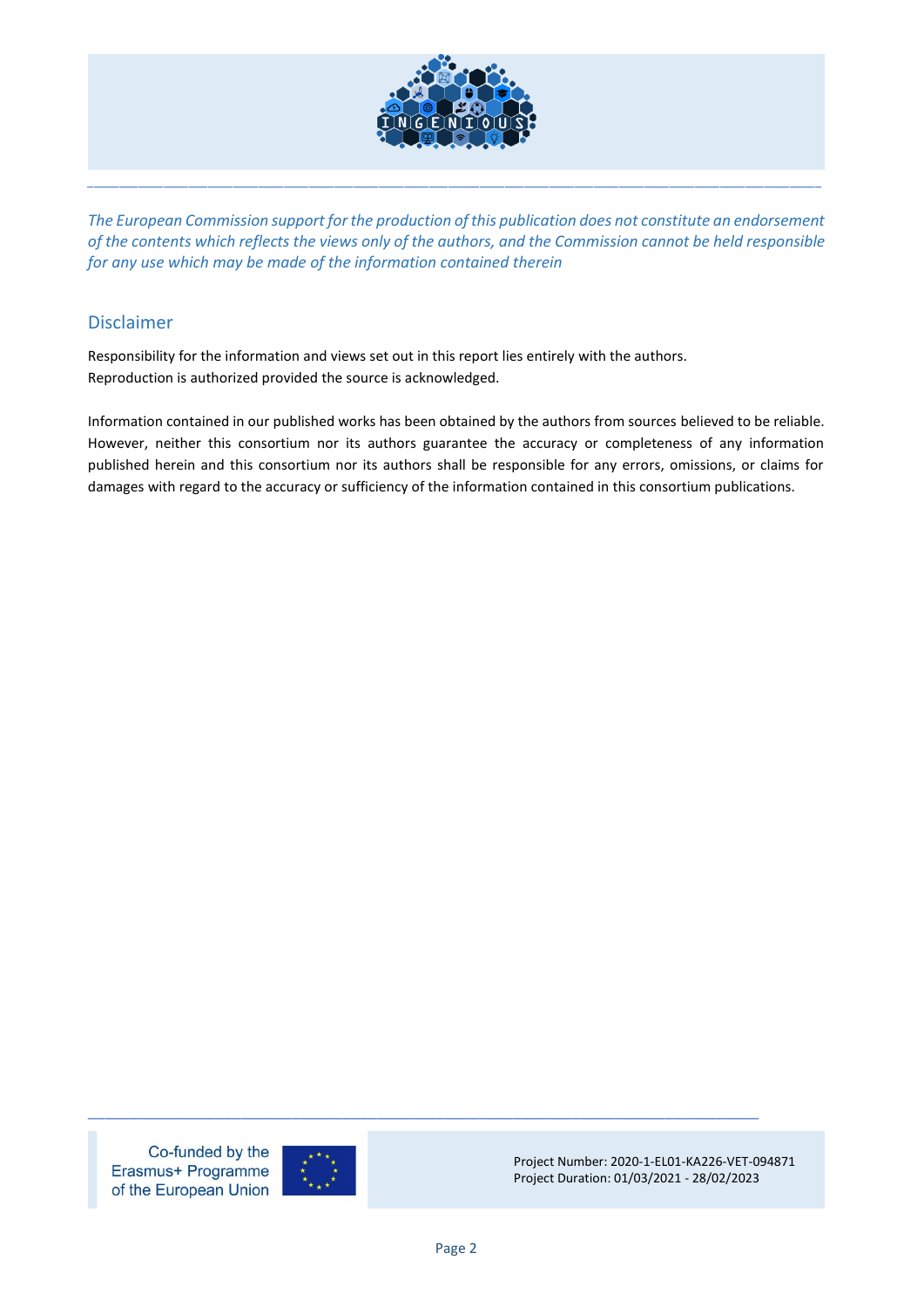

# <span id="page-2-0"></span>Document History

| <b>Version</b> | <b>Date</b> | <b>Author</b> | <b>Reviewer</b>       | <b>Description</b> |
|----------------|-------------|---------------|-----------------------|--------------------|
| 1.0            | 1.11.2021   |               | <b>Boriss Misnevs</b> | First draft        |
|                |             |               |                       | Second draft       |
| $\cdots$       |             |               |                       |                    |
|                |             |               |                       |                    |
| Final          |             |               |                       | Final              |
|                |             |               |                       |                    |
|                |             |               |                       |                    |

# <span id="page-2-1"></span>Author(s) contact information

| <b>Name</b>  | <b>Organization</b>       | E-mail           |
|--------------|---------------------------|------------------|
| Ina Todorova | <b>Cleantech Bulgaria</b> | ina@cleantech.bg |
|              |                           |                  |
|              |                           |                  |

Co-funded by the Erasmus+ Programme of the European Union



Project Number: 2020-1-EL01-KA226-VET-094871 Project Duration: 01/03/2021 - 28/02/2023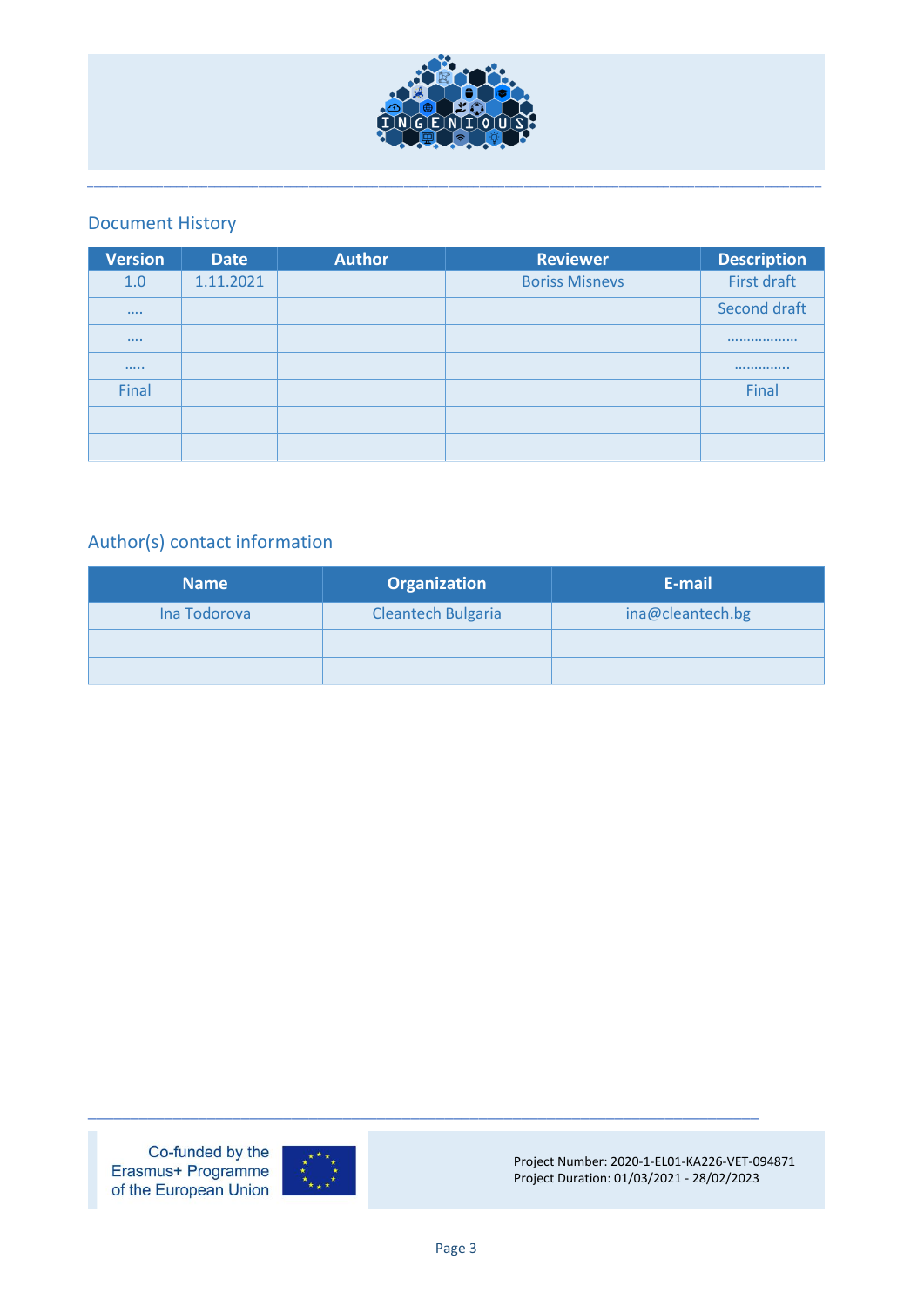

|    | <b>Table of Contents</b>                                                                   |    |
|----|--------------------------------------------------------------------------------------------|----|
|    | strengthenINg diGital pEdagogy skills aNd competencles Of edUcatorS                        | 1  |
|    |                                                                                            |    |
|    |                                                                                            |    |
|    |                                                                                            |    |
|    |                                                                                            |    |
|    |                                                                                            |    |
|    |                                                                                            |    |
|    | Determining the boundaries of the test group<br>$1 - 1.1$                                  | 6  |
|    | $1 - 1.2$<br>Definition and formation of criteria and instructions for conducting a survey | 7  |
|    | $1 - 1.3$<br>Collecting and storing survey data                                            | 7  |
|    |                                                                                            |    |
|    | 1-2.1 Calculation of quantitative data and analysis of the information received            | 8  |
|    | 1-2.2 Collation, comparison and systematization of information                             | 9  |
|    | 1-2.3 Generating a report with visual diagrams                                             | 10 |
|    |                                                                                            |    |
|    |                                                                                            |    |
| 1. | Survey aim and justification                                                               | 19 |
| 2. | Survey design                                                                              | 19 |
| 3. | Design of country-specific questionnaires                                                  | 21 |
| 4. | Roles of participating institutions in the survey                                          | 21 |

Co-funded by the Erasmus+ Programme<br>of the European Union



Project Number: 2020-1-EL01-KA226-VET-094871 Project Duration: 01/03/2021 - 28/02/2023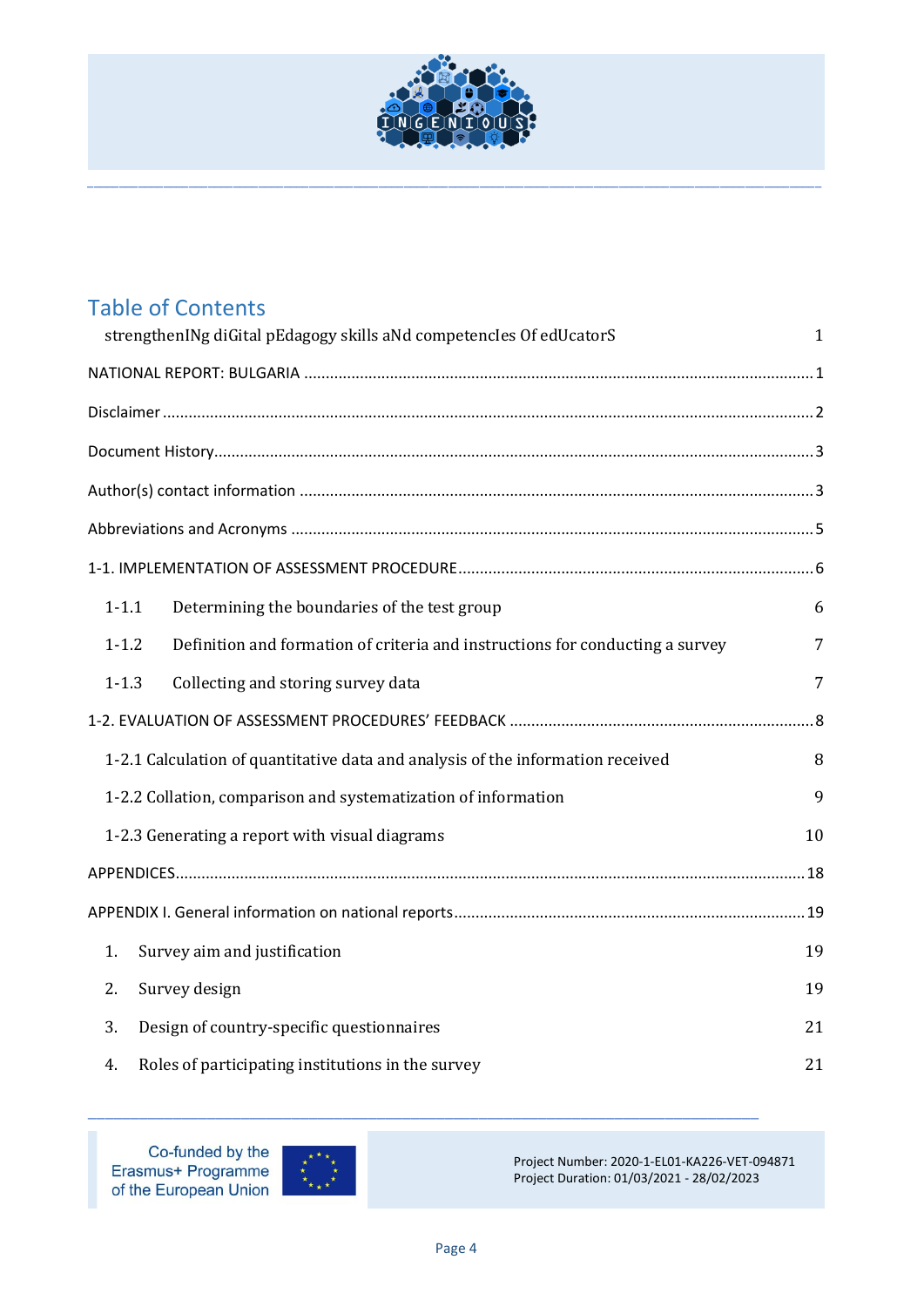

# <span id="page-4-0"></span>Abbreviations and Acronyms

| <b>Abbreviations and Acronyms:</b> |  |  |
|------------------------------------|--|--|
|                                    |  |  |
|                                    |  |  |
|                                    |  |  |
|                                    |  |  |
|                                    |  |  |

Co-funded by the Erasmus+ Programme of the European Union



Project Number: 2020-1-EL01-KA226-VET-094871 Project Duration: 01/03/2021 - 28/02/2023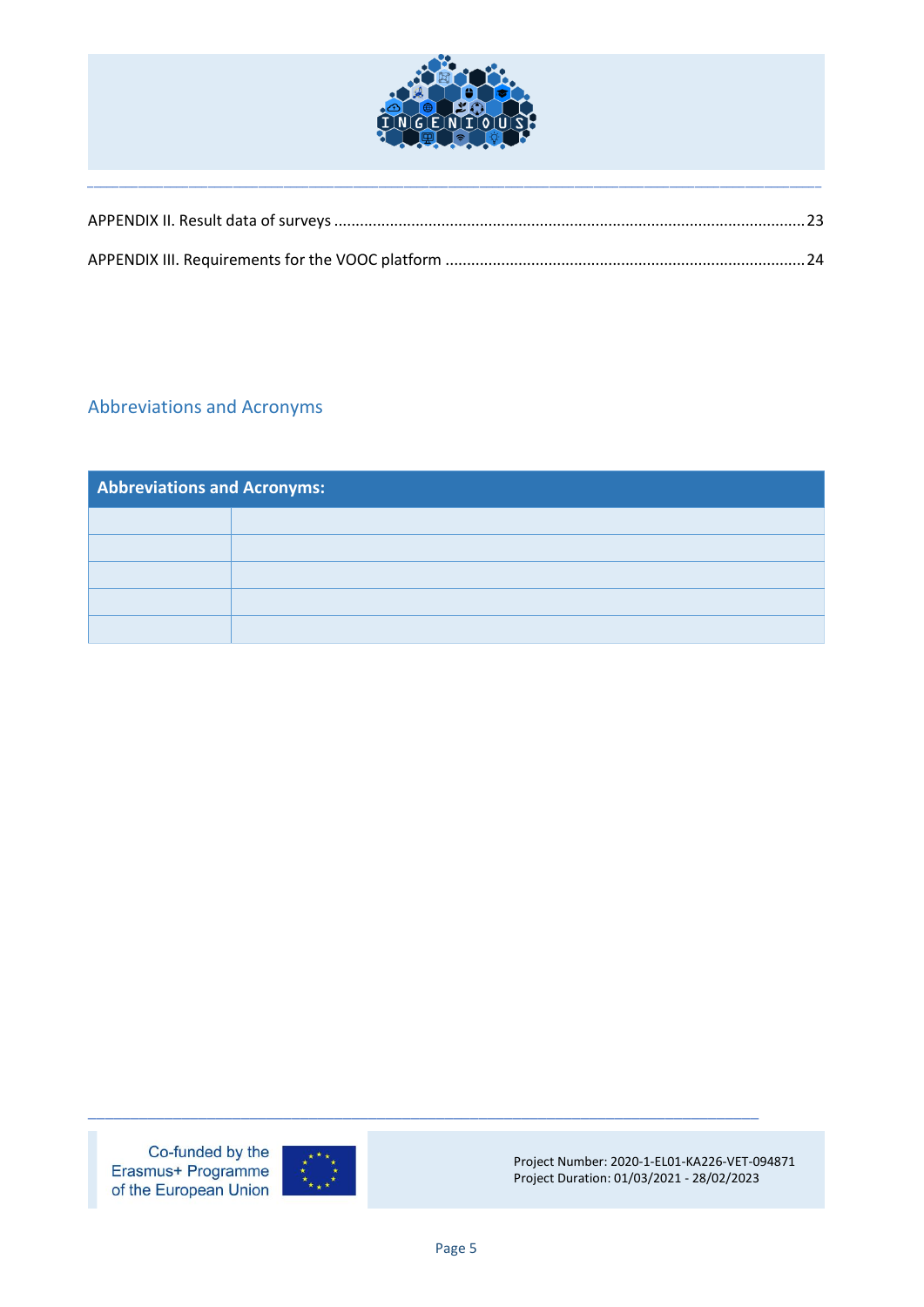

# <span id="page-5-0"></span>1-1. IMPLEMENTATION OF ASSESSMENT PROCEDURE

# <span id="page-5-1"></span>1-1.1 Determining the boundaries of the test group

The INGENIOUS project focuses primarily on the enhancement of the digital skills' background of a specific group, also by making use of the key aspects of the Green Economy. For that reason, the target groups to be reached include: - VET educators - VET providers (both private and public) - Entrepreneurs and companies related to Green Economy (related to the educational material and the pilot action planned in the project) - Local/Regional/National authorities related to education and training - Professionals/ employees interested in expanding/upgrading their digital skills - Organizations, associations and institutes involved in adult education.

The idea behind the project, relies on the fact that the level of familiarization and the digital skills of VET educators vary from severe digital illiteracy to full and effortless functionality in virtual classes and courses, and the aim of the project is to educate and enhance their digital skills. It will be a legacy for the future: the establishment of a more stable, concrete, ready to react and adapt to the new reality educational system. And the sustainability of educational systems is the key point.

Vocational education shows great diversity in terms of the specializations it offers. There is also a difference in the accomplishment of digital skills among VET educators. They are a role model for the trainees that constitute the future workforce. The digital competence of educators offers additive value to their professional and pedagogical competencies. Integrating digital tools at the educational procedure could not only be a more creative, flexible, convenient and engaging way of transferring knowledge but could also promote the familiarization of the trainees with the digital tools, which is an extremely valuable asset for a modern employee. Moreover, an educator eager for enriching and updating his/her skills can deliver the message of continuous and life-long learning.

Stepping on all these arguments, knowing the key role of the VET educators in preparing future employees, well trained and ready to start their working path and understanding the urgent need of rising digital skills, the present assessment tool addresses the issue of digital illiteracy among VET educators.

Having a clear idea of the aim of the project and the assessment needs for its implementation it was easy to define the boundaries of the testing group. We were focused on VET educators from Vocational schools, Vocational centers and Experts. To amplify the results obtained we wanted to cover all International Standard Classification of Education (ISCED-2011) teached, so we targeted an extensive testing group. To make the results more objective, we reached VET educators with different years of employment in VET.

\_\_\_\_\_\_\_\_\_\_\_\_\_\_\_\_\_\_\_\_\_\_\_\_\_\_\_\_\_\_\_\_\_\_\_\_\_\_\_\_\_\_\_\_\_\_\_\_\_\_\_\_\_\_\_\_\_\_\_\_\_\_\_\_\_\_\_\_\_\_\_\_\_\_\_\_\_\_\_

Co-funded by the Erasmus+ Programme of the European Union

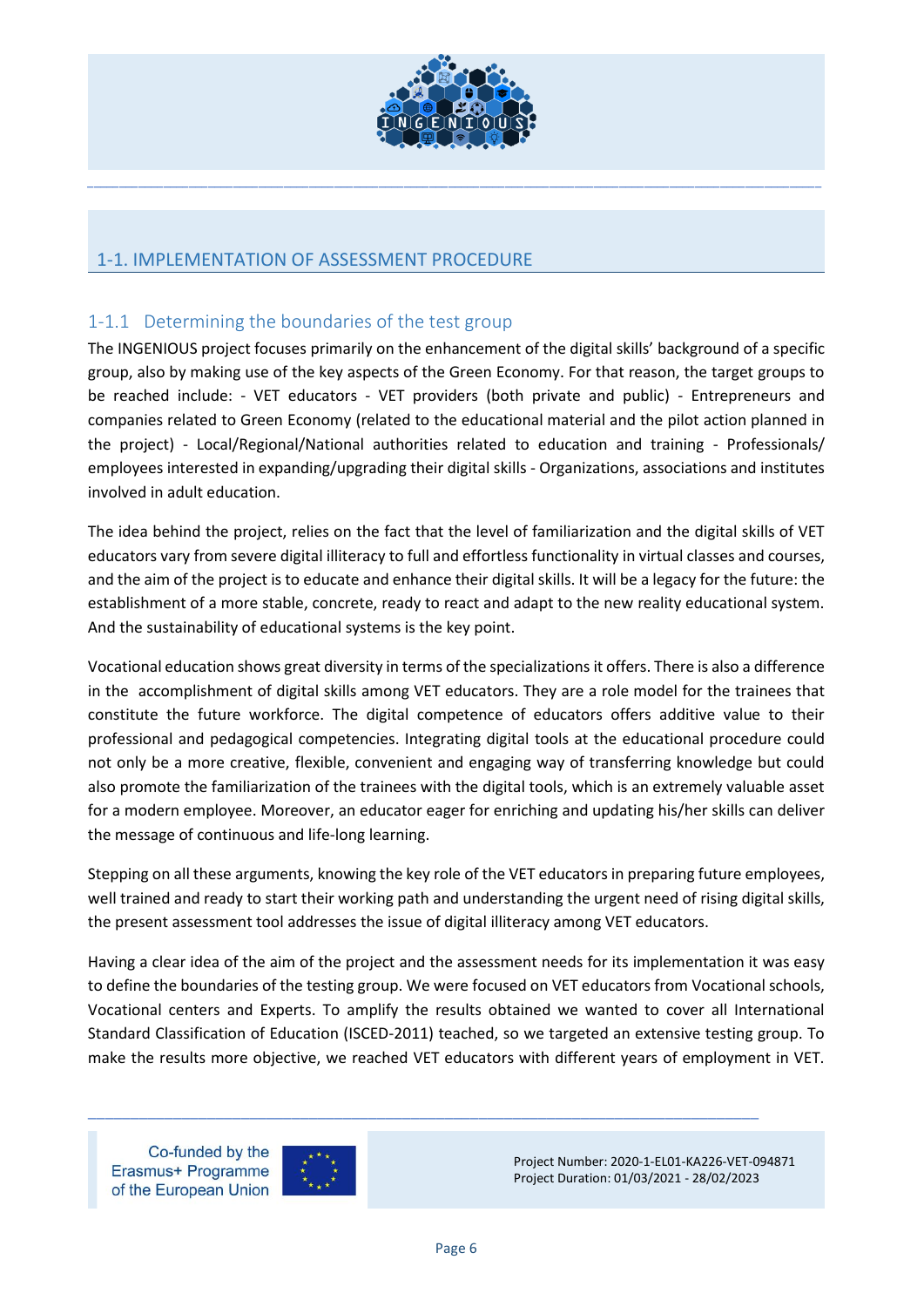

That way we assure our assessment variety in answers, expertise and experience which makes the results reliable and sustainable.

\_\_\_\_\_\_\_\_\_\_\_\_\_\_\_\_\_\_\_\_\_\_\_\_\_\_\_\_\_\_\_\_\_\_\_\_\_\_\_\_\_\_\_\_\_\_\_\_\_\_\_\_\_\_\_\_\_\_\_\_\_\_\_\_\_\_\_\_\_\_\_\_\_\_\_\_\_\_\_\_\_\_\_\_\_\_\_\_\_\_\_\_\_\_\_\_\_\_\_\_\_\_\_\_\_\_\_\_\_\_\_\_\_\_\_\_

# <span id="page-6-0"></span>1-1.2 Definition and formation of criteria and instructions for conducting a survey

Cleantech Bulgaria along with Confederation of Employers and Industrialists of Bulgaria (KRIB) are working jointly on conducting the survey and gathering answers from the target group.

On the one hand Cleantech Bulgaria in its capasity of business network connecting SMEs and large enterprises, experts, NGOs, entrepreneurs, government and international institutions, working on projects in the field of digital and green copmetences, has access to VET educators either working part-time or selfemployed. On other hand KRIB is "The voice of the Bulgarian business" uniting over 11 000 companies from all sectors of the economy. The majority of them having Vocational centers or the employees themselves are experst in different areas, working as lecturers. Thus giving us, the Bugrian partners, accest to vast network of VET educators within the country who are professionals from various areas of expertise, experience, background, konwledge in digital and green skills.

The survey was desisminated via e-mail containing information about INGENIOUS project, current progress and future outcomes ftom the intellactual outputs which will be beneficial for the target audience, also the aim of the questionnaire and its important role in the whole process of creating learning content later. Further clarifications about each question and section are given within the form in order to ensure proper colection of data.

# <span id="page-6-1"></span>1-1.3 Collecting and storing survey data

Ensuring the collection of data and survey responses both organizations had personal approach towards the VET educators. The primerely sent e-mails were followed up by calls toward the recipients aiming to give further details considering the survey and INGENIOUS project.

Primerely survey data was stored in the google drive folder of the project, as the questionnaire itself was generated using google forms. With the creation of the report the data is being inserted and analysed in 1- 2. Evaluation of Assessment Procedure s' Feedback, also attached as appendix to the report.

Co-funded by the Erasmus+ Programme of the European Union



Project Number: 2020-1-EL01-KA226-VET-094871 Project Duration: 01/03/2021 - 28/02/2023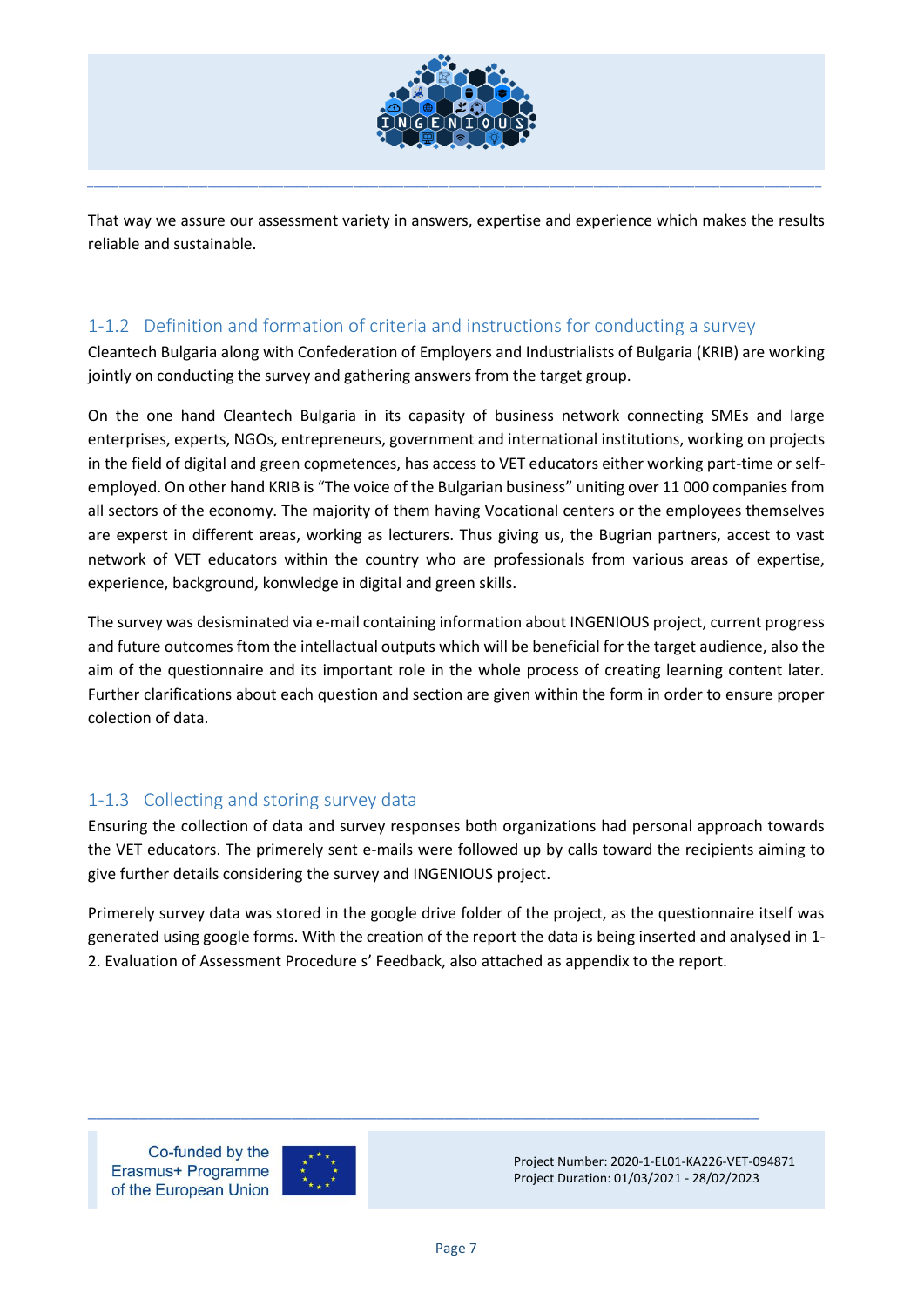

# <span id="page-7-0"></span>1-2. EVALUATION OF ASSESSMENT PROCEDURES' FEEDBACK

# <span id="page-7-1"></span>1-2.1 Calculation of quantitative data and analysis of the information received

# **General information about testing group in Bulgaria**

Big part of the testing group - 44% are Lecturers. Most of the VET educators, almost 30% are teaching Upper secondary education, 59 % are working on full-time employment, all are currently working in education. Almost half – 48% well experienced with more than 11 years employment in VET.

#### **Teaching digital competences**

According to the self assessment of the VET educators their teaching digital competences are high, they evaluate themselves as Leaders C1 – 29% and Experts B1 – 33%. They evaluate the digital knowledge acquired as Upper intermediate C1 in the following areas: creating, customizing and updating contents of training courses, incl. Presentations – 44%; creating engagement with learners and colleagues – 40%; facilitating students' independent learning – 33%; conducting formative and summative assessment – 44%

#### **General digital greening competences (GDGC) for sustainability**

Here the general evaluation is still high, though that it is lower than the teaching digital competencies. Results in the areas show the following picture:

- AREA 1. DATA COLLECTION AND USE 30% of VET educators asses their level of use as Intermediate  $B<sub>2</sub>$
- AREA 2. WORKFLOW MANAGEMENT FOR EFFICIENCY AND TRANSPARENCY the level of knowledge of VET educators is Pre-intermediate B1 – 26%
- AREA 3. COMMUNICATION the participants in the assessment feel themselves more comfortable and almost 30% say that they are Upper intermediate C1
- AREA 4. FINANCIAL AND LEGAL ASPECTS the results are almost equal 20% evaluate themselves as Intermediate B2, almost the same percentage 19,7% are Basic A1-A2, and again 19,7 % are Upper intermediate C1.
- AREA 5. RESEARCH AND DEVELOPMENT the largest part of the VET educators asses their knowledge in the are as Upper intermediate  $C1 - 24%$

In this section as opposed to the previous **Teaching digital competences**, almost 9% of VET educators mention lack of knowledge.

\_\_\_\_\_\_\_\_\_\_\_\_\_\_\_\_\_\_\_\_\_\_\_\_\_\_\_\_\_\_\_\_\_\_\_\_\_\_\_\_\_\_\_\_\_\_\_\_\_\_\_\_\_\_\_\_\_\_\_\_\_\_\_\_\_\_\_\_\_\_\_\_\_\_\_\_\_\_\_

Co-funded by the Erasmus+ Programme of the European Union

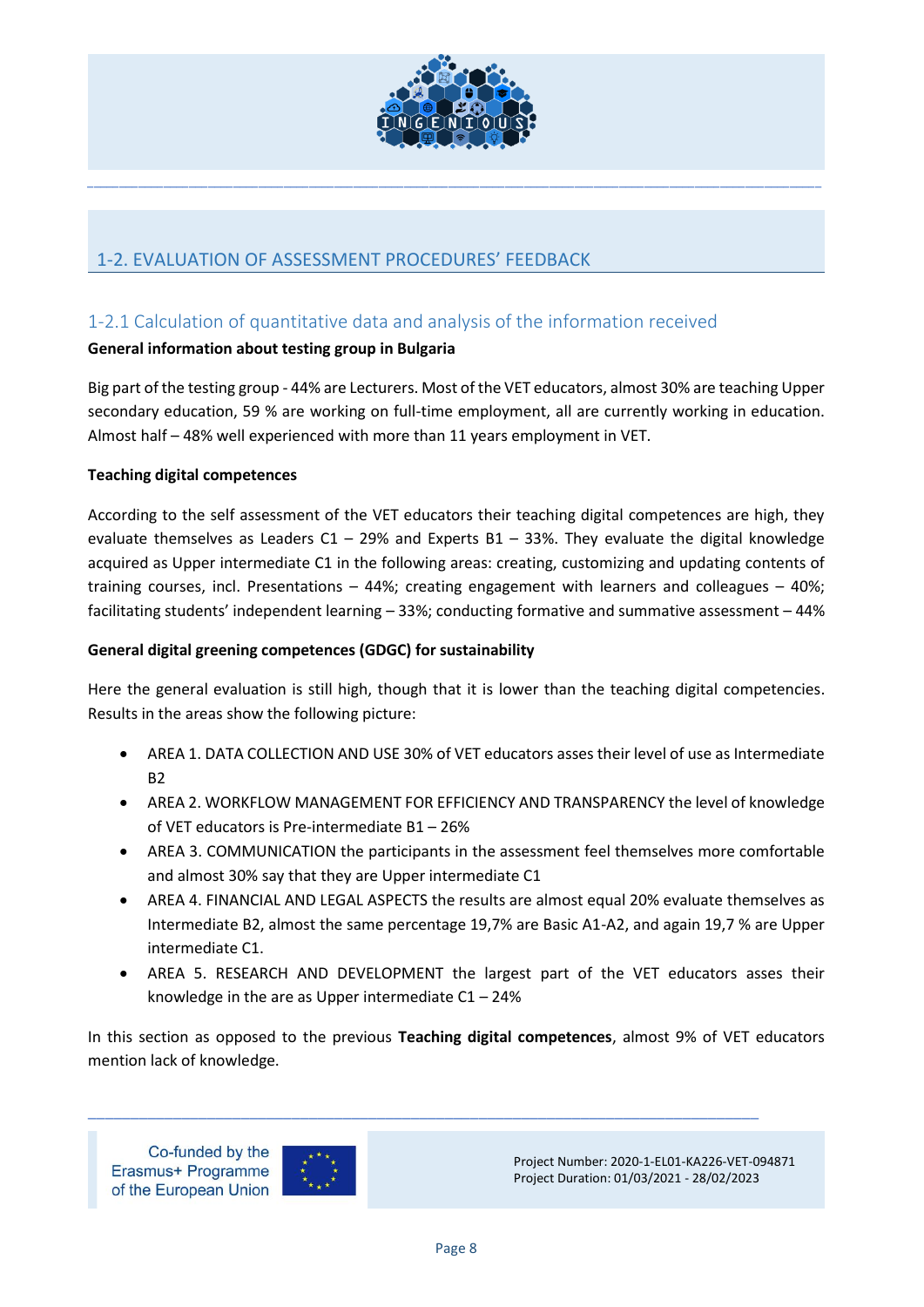

#### **Specific digital green competences (SDGC)**

The results in this section show lack of knowledge regarding this specific topic - almost 28% of the participants in INGENIOUS assessment consider that they don't have knowledge in specific digital green competences.

# <span id="page-8-0"></span>1-2.2 Collation, comparison and systematization of information

Having in mind that the number of participants are 27, the results and conclusions have to be treated with caution. The quantitative results of the assessment show the following:

- 1) Most of the VET educators feel comfortable while using digital instruments in their daily work, in preparing and presenting the training content, assessing the knowledge acquired, facilitating and engaging the audience.
	- There is no difference in **Teaching digital competences** according to the years of employment in VET.
	- It is interesting to mention that contrary to the general high evaluation of the teaching digital competences, 29% of the participants have Basic (A1-A2) knowledge regarding the use of digital tools for copyright and licensing
- 2) Once introduced the Green topic, the confidence gets lower, but VET educators still feel comfortable using **General digital greening competences (GDGC) for sustainability,**.
	- The biggest gap that the participants report in their answers is regarding AREA 5. RESEARCH AND DEVELOPMENT - 17%, followed by AREA 4. FINANCIAL AND LEGAL ASPECTS - 16%
	- We supposed that there will be a connection between the level of International Standard Classification of Education (ISCED-2011) that the participants teach at/ work in and the knowledge in GDGC, but we didn't find any.
	- The higher level of digital teaching competences corresponds to better knowledge in GDGC.
- 3) And most of VET educators demonstrate lack of knowledge in **Specific green digital competences.**
	- Lowest level of knowledge is reported in AREA 2. SUPPLY CHAIN AND TRANSPORT, INCLUDING DRONES - 33% and SUB-AREA 6.4. MANAGEMENT OF RECYCLED MATERIALS - 33%



Project Number: 2020-1-EL01-KA226-VET-094871 Project Duration: 01/03/2021 - 28/02/2023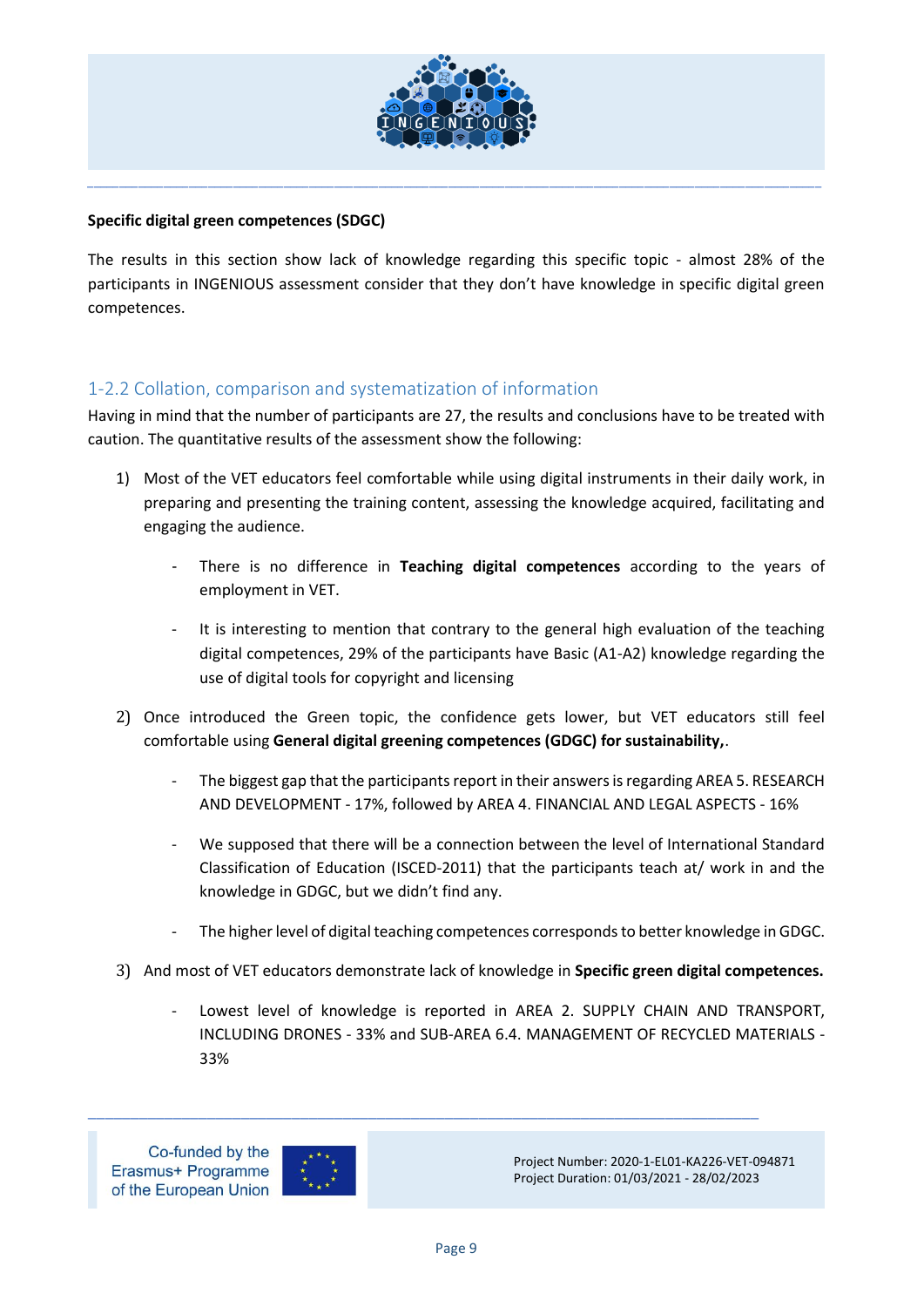

# <span id="page-9-0"></span>1-2.3 Generating a report with visual diagrams

The survey was launched on 16.11.2021 and within 2 weeks the VET educators had the opportunity to answer the questions.

It was divided into 4 main sections: General questions about you - **Teaching digital competences, General digital greening competences (GDGC) for sustainability and Specific green digital competences (SGDC).**  Before pointing out some conclusions, we had to state a premise that the number of participants is 27. Therefore, we must assume that the results presented have to be treated with caution.

For the purposes of the project INGENIOUS - enhancing VET educators digital and green skills and competencies through the VOOC platform, developed on the basis of the assessment, we will focus our report on the gaps discovered, relevant to the Bulgarian context.

Important starting point is that we build our report on self-assessment of educators' own knowledge and skills. To assess yourself is a critical skill for making progress. However, there are some pitfalls that should be taken into consideration - underestimating or overestimating and misinterpreting.

We will start with the visualisation of the question T10. What is your level of digital teaching competence? As previously mentioned all VET educators that filled in the questionnaire assess their digital teaching competencies very high.

T10. What is your level of digital teaching competence? (A1 - beginners, whereas C2 -

professionals capable of yielding innovations) 27 responses



Lack of knowledge or basic knowledge are reported regarding question T70. I use digital tools for copyright and licensing. We can make the assumption to interpret this result that in Bulgaria VET educators are not

\_\_\_\_\_\_\_\_\_\_\_\_\_\_\_\_\_\_\_\_\_\_\_\_\_\_\_\_\_\_\_\_\_\_\_\_\_\_\_\_\_\_\_\_\_\_\_\_\_\_\_\_\_\_\_\_\_\_\_\_\_\_\_\_\_\_\_\_\_\_\_\_\_\_\_\_\_\_\_

Co-funded by the Erasmus+ Programme of the European Union

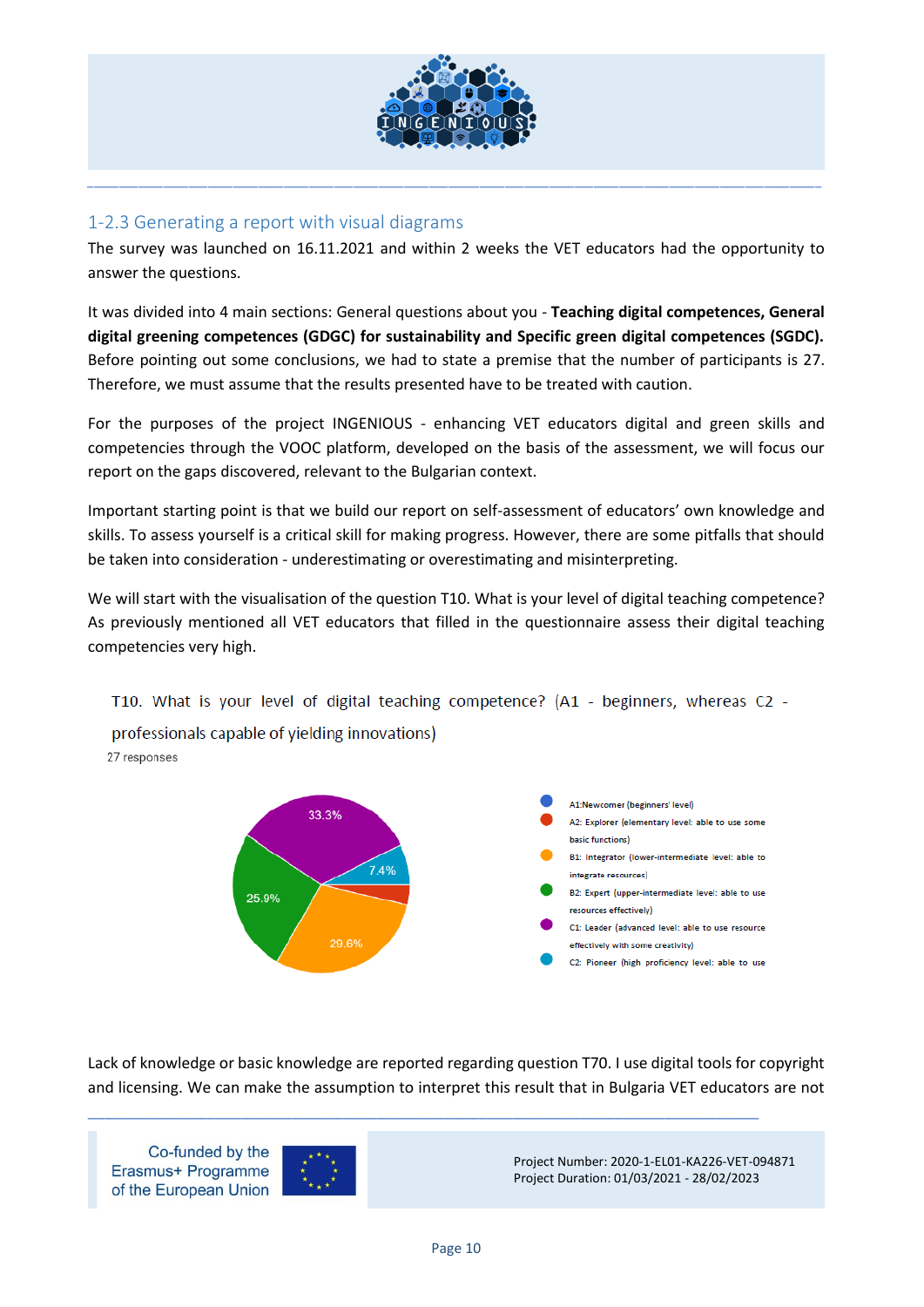

used to protecting their content when it refers to their daily work. It is common for books or any scientific work.

\_\_\_\_\_\_\_\_\_\_\_\_\_\_\_\_\_\_\_\_\_\_\_\_\_\_\_\_\_\_\_\_\_\_\_\_\_\_\_\_\_\_\_\_\_\_\_\_\_\_\_\_\_\_\_\_\_\_\_\_\_\_\_\_\_\_\_\_\_\_\_\_\_\_\_\_\_\_\_\_\_\_\_\_\_\_\_\_\_\_\_\_\_\_\_\_\_\_\_\_\_\_\_\_\_\_\_\_\_\_\_\_\_\_\_\_

T70. I use digital tools for copyright and licensing

27 responses



When we take a look at the General digital greening competences (GDGC), in AREA 1. DATA COLLECTION AND USE higher knowledge is reported for question GDGC20. I use digital tools for decision-making (analyzing the situation, ranking of options, selection of most optimal options, synthesizing solutions etc.).

GDGC20. I use digital tools for decision-making (analyzing the situation, ranking of options, selection

of most optimal options, synthesizing solutions etc.) 27 responses



In our training course we should pay attention to the GDGC80. I use digital tools for risk management (analyzing various degrees of risks of decisions, distributing risks between options, suppliers, etc., making business more visible and stable, etc.). This is a business and management oriented question and we can consider this reason for the low level of knowledge of our target group.

\_\_\_\_\_\_\_\_\_\_\_\_\_\_\_\_\_\_\_\_\_\_\_\_\_\_\_\_\_\_\_\_\_\_\_\_\_\_\_\_\_\_\_\_\_\_\_\_\_\_\_\_\_\_\_\_\_\_\_\_\_\_\_\_\_\_\_\_\_\_\_\_\_\_\_\_\_\_\_

Co-funded by the Erasmus+ Programme of the European Union

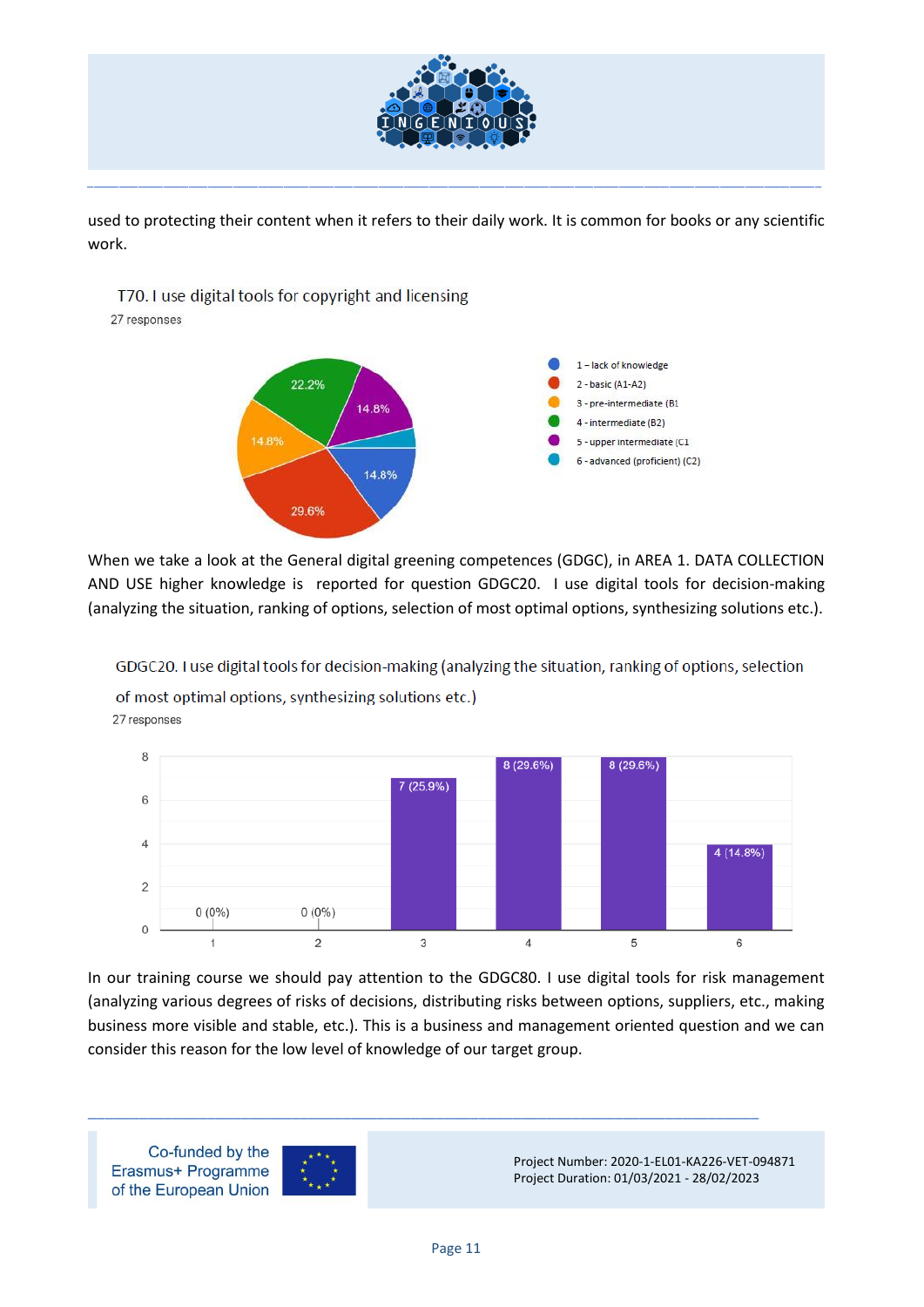

GDGC80. I use digital tools for producing and using integrated quality management systems (quality measuring and quality assurance, assessment of performance and processes, customizing options and solutions, designing and mapping of processes, etc.

27 responses



In AREA 2. WORKFLOW MANAGEMENT FOR EFFICIENCY AND TRANSPARENCY VET educators feel most comfortable regarding GDGC100. I use digital tools for document creation and management (preparation, updating, managing, etc.).

GDGC100. I use digital tools for document creation and management (preparation, updating,



In AREA 3. COMMUNICATION, all participants feel equally skilled in the 2 topics we are interested in GDGC110. I use digital tools for acquiring, engaging and sustaining customers (creating and maintaining ebilling, customer self-service, customization of offers, increasing transparency of operations, boosting sales,

\_\_\_\_\_\_\_\_\_\_\_\_\_\_\_\_\_\_\_\_\_\_\_\_\_\_\_\_\_\_\_\_\_\_\_\_\_\_\_\_\_\_\_\_\_\_\_\_\_\_\_\_\_\_\_\_\_\_\_\_\_\_\_\_\_\_\_\_\_\_\_\_\_\_\_\_\_\_\_

Co-funded by the Project Number: 2020-1-EL01-KA226-VET-094871 Erasmus+ Programme Project Duration: 01/03/2021 - 28/02/2023 of the European Union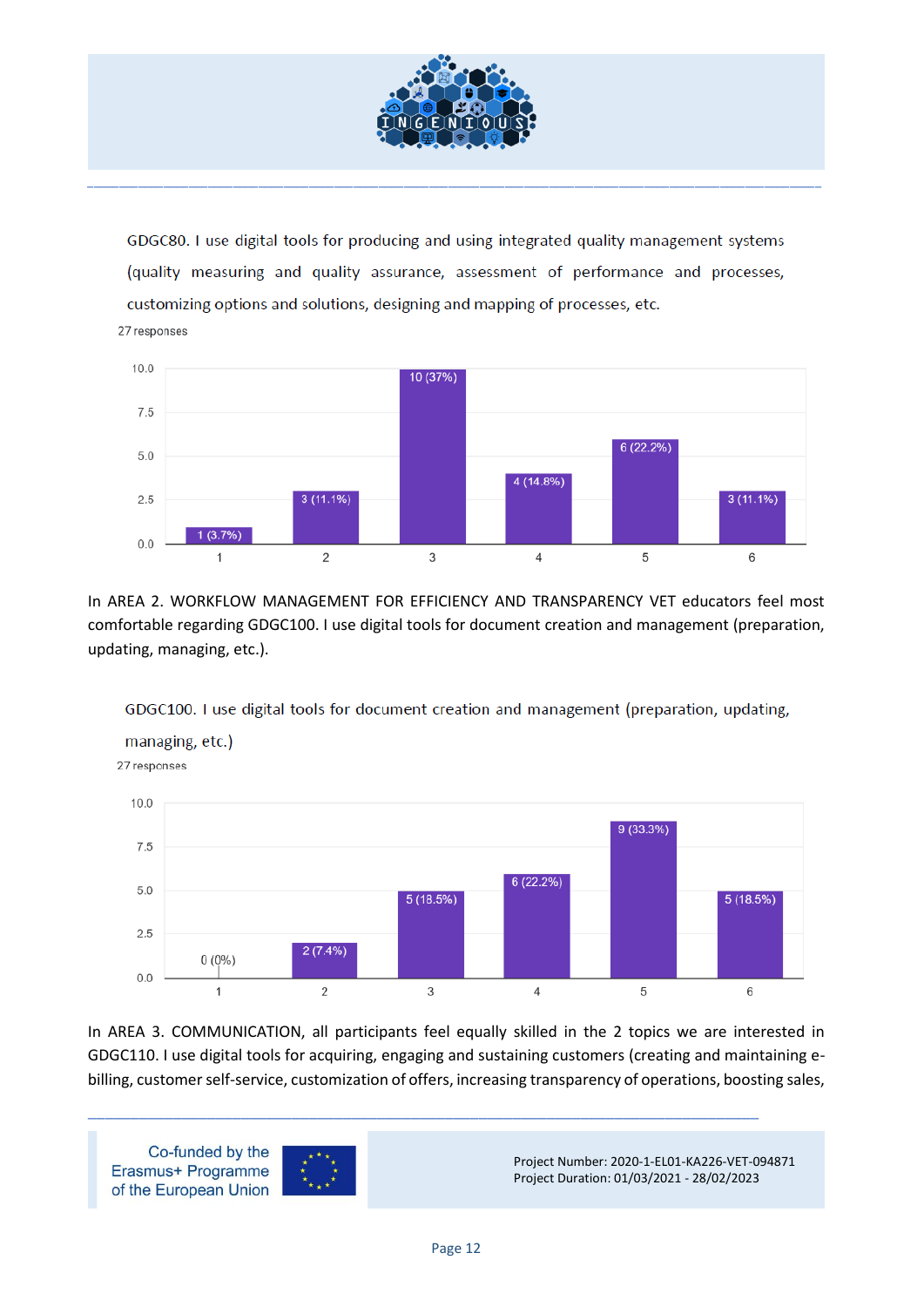

etc. and GDGC120. I use digital tools for effective communication with colleagues and partners (collaborative work, transparent and effective oral and written communication, incl. professional presentations, road-maps, timely obtained data for decision-making, dashboards for workflow automation, etc.)

AREA 4. FINANCIAL AND LEGAL ASPECTS is again an area more connected with the business and we see more answers lack of knowledge. Good examples of this are the answers to the question GDGC150. I use digital tools for relevant (green) legislation analysis and reviews. Here should also be mentioned the above described conclusion, that when deepening in Green topics, less knowledge and confidence is reported.



GDGC150. I use digital tools for relevant (green) legislation analysis and reviews.

When we take a look at AREA 5. RESEARCH AND DEVELOPMENT, contrary to our assumption that knowledge here is more relevant to the scientific community, our VET educators show a high level of selfassessment.

Specific green digital competences are deeply focused on green areas and specific business sectors. Here in all areas is demonstrated a notably lower level of knowledge related to green transition and use of digital instruments in the business. Starting from AREA 2. SUPPLY CHAIN AND TRANSPORT, INCLUDING DRONES, which is one that most needs influence and rise of awareness. SDGC90. I use digital tool for creation, keeping and updating of a transport diary.

Co-funded by the Erasmus+ Programme of the European Union

27 responses



Project Number: 2020-1-EL01-KA226-VET-094871 Project Duration: 01/03/2021 - 28/02/2023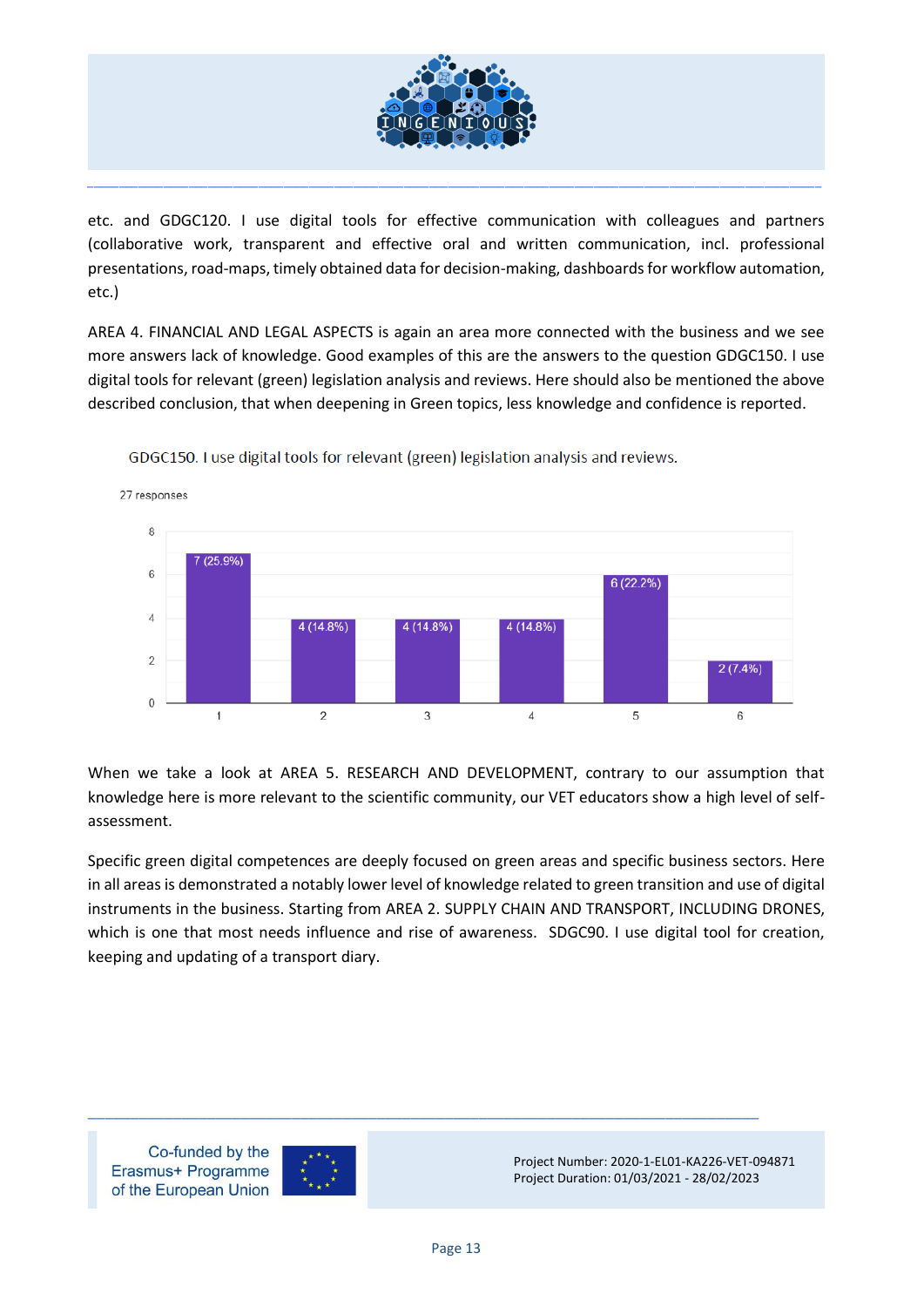

#### SDGC90. I use digital tool for creation, keeping and updating of a transport diary



Passing through AREA 3. MANUFACTURING, SDGC140. I use digital tools for transition to green (eco)systems and their management and assessment



SDGC140. I use digital tools for transition to green (eco)systems and their management and

assessment

AREA 6. USE OF RESOURCES and its sub areas follow the same line of lack or low levels of knowledge and competencies. Some examples will be given in the Waste management sub area, SDGC340. I use digital robotics for waste sorting and non-hazardous waste use, recycling, recovery, treatment, reducing waste, green disposal, prevention / minimizing of waste accumulation (circular economy)

\_\_\_\_\_\_\_\_\_\_\_\_\_\_\_\_\_\_\_\_\_\_\_\_\_\_\_\_\_\_\_\_\_\_\_\_\_\_\_\_\_\_\_\_\_\_\_\_\_\_\_\_\_\_\_\_\_\_\_\_\_\_\_\_\_\_\_\_\_\_\_\_\_\_\_\_\_\_\_

Co-funded by the Project Number: 2020-1-EL01-KA226-VET-094871 Erasmus+ Programme Project Duration: 01/03/2021 - 28/02/2023 of the European Union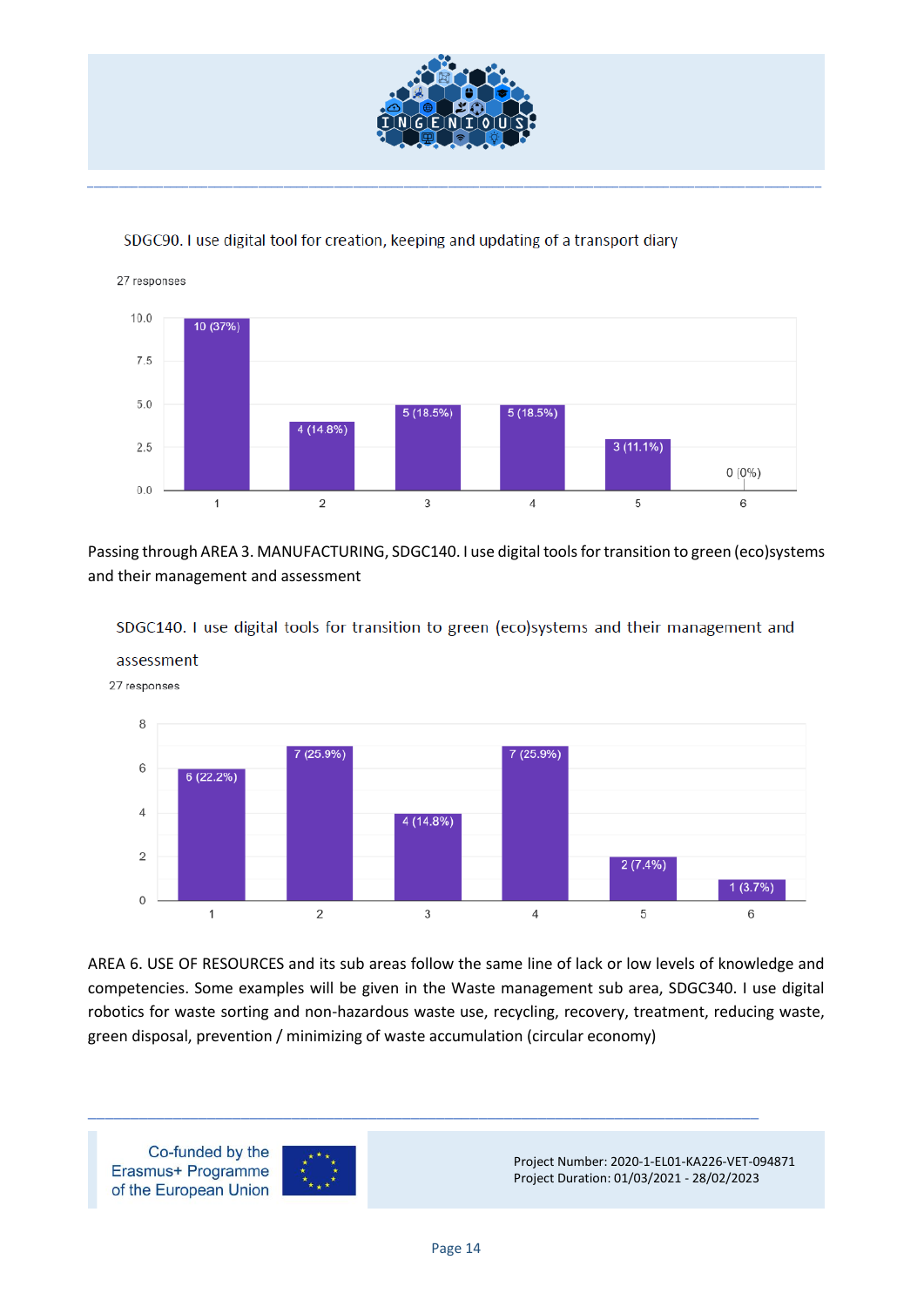

SDGC340. I use digital robotics for waste sorting and non-hazardous waste use, recycling, recovery, treatment, reducing waste, green disposal, prevention / minimizing of waste accumulation (circular economy)



Management of integrated resources sub area, SDGC390. I use digital tools for integrated use of nonrenewable resources (energy, water, materials, etc.) for greening purposes

SDGC390. I use digital tools for integrated use of non-renewable resources (energy, water, materials, etc.) for greening purposes

27 responses



Co-funded by the Erasmus+ Programme of the European Union



Project Number: 2020-1-EL01-KA226-VET-094871 Project Duration: 01/03/2021 - 28/02/2023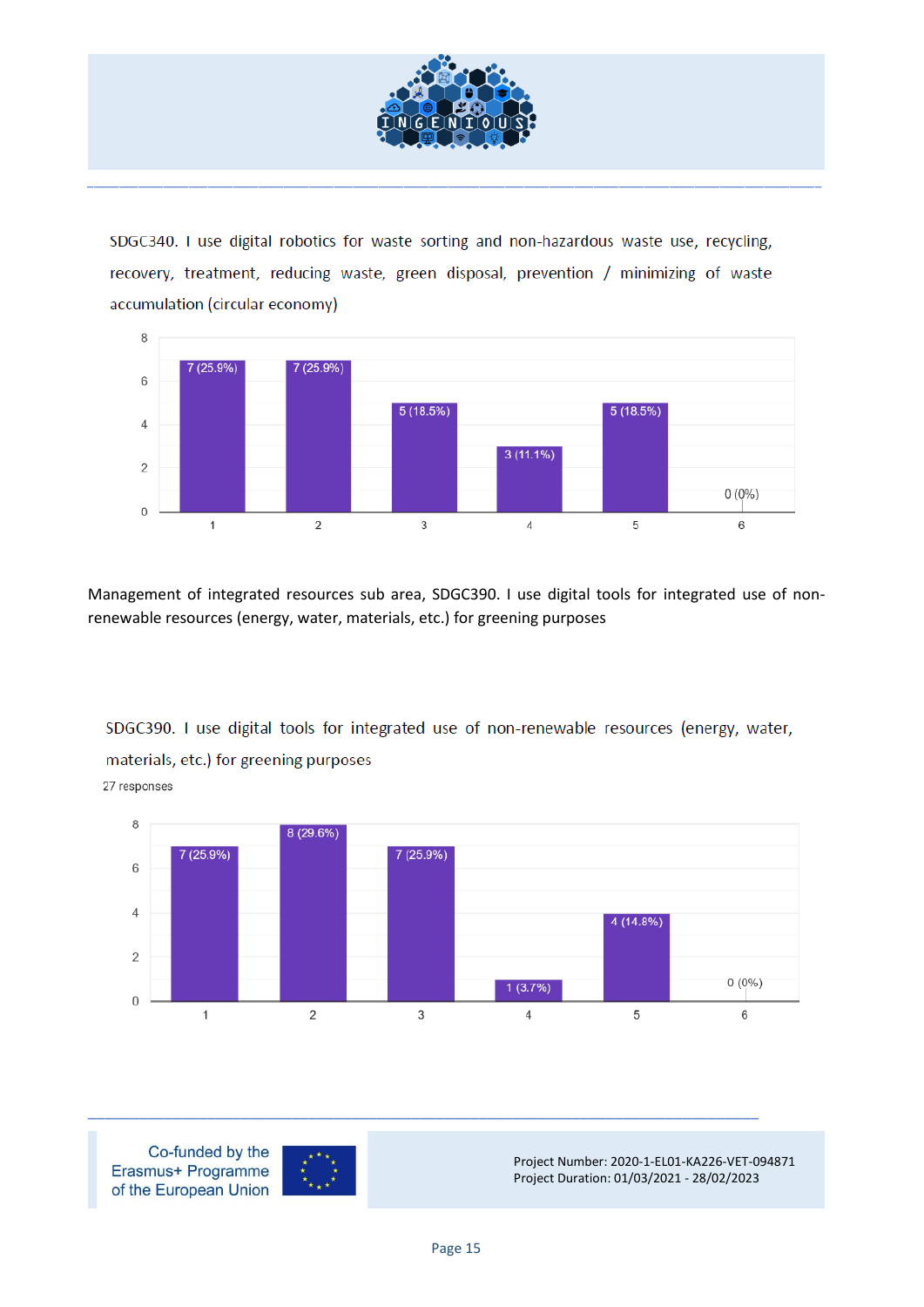

#### And management of recycled materials sub area



#### SDGC410. I use digital tools for material recycling, incl. recycles construction materials

We can conclude that Bulgarian VET educators have a high level of digital competences and lack of knowledge on green digital competences. This could be attributed to the general low awareness in Bulgaria regarding Green Economy and green transition. We are at the beginning and we have a long way to go.

The feedback that we received from our participants is that some of the questions are not related to education and are more business oriented. This demonstrates very clearly the misunderstanding among Bulgarian VET educators that business is not part of the education. All quantitative results also confirm that statement. This is a direction that our VOOC platform should follow - strengthening business knowledge of VET educators in order to get closer to the business needs and transfer knowledge and skills needed for the future realisation in the labour market.

All above described results demonstrate that VET educators need strong influence and support to raise their awareness in the Green economy, and gain relevant to the European requirements knowledge and skills in Specific green digital competences. When it comes to teaching general subjects and presenting general information even related to green content, the VET educators evaluate themselves as capable and confident. But when we talk about deeper details and more specific information and knowledge, the situation changes.

With the survey implemented within the INGENIOUS project, we confirm the need for development of training courses addressing green sectors. We consider that the aim of the project to develop a VOOC

\_\_\_\_\_\_\_\_\_\_\_\_\_\_\_\_\_\_\_\_\_\_\_\_\_\_\_\_\_\_\_\_\_\_\_\_\_\_\_\_\_\_\_\_\_\_\_\_\_\_\_\_\_\_\_\_\_\_\_\_\_\_\_\_\_\_\_\_\_\_\_\_\_\_\_\_\_\_\_

Co-funded by the Erasmus+ Programme of the European Union

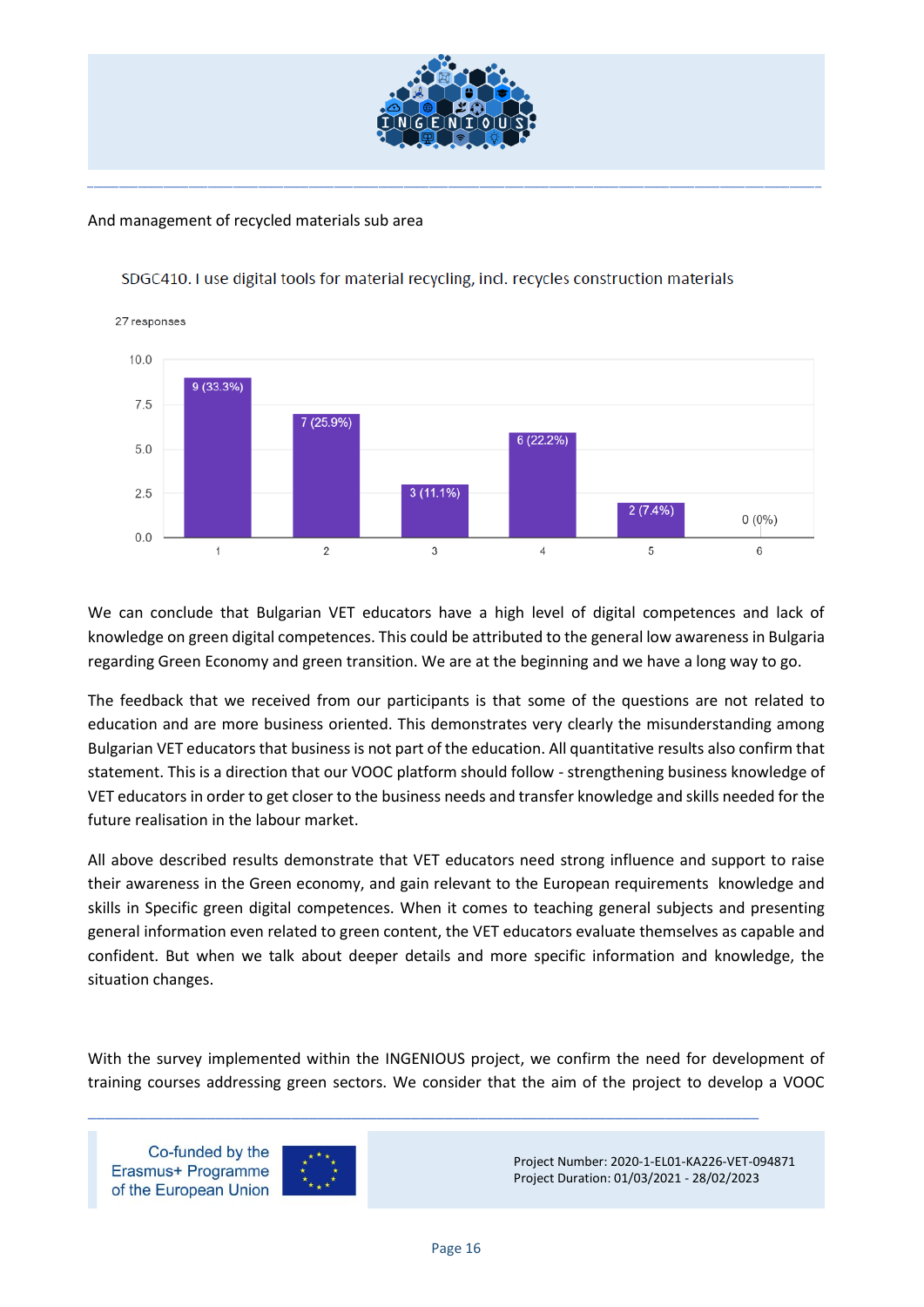

platform in order to fill in existing gaps, is coming on time in accordance with the European policies and requirements for twin digital and green transition.

\_\_\_\_\_\_\_\_\_\_\_\_\_\_\_\_\_\_\_\_\_\_\_\_\_\_\_\_\_\_\_\_\_\_\_\_\_\_\_\_\_\_\_\_\_\_\_\_\_\_\_\_\_\_\_\_\_\_\_\_\_\_\_\_\_\_\_\_\_\_\_\_\_\_\_\_\_\_\_\_\_\_\_\_\_\_\_\_\_\_\_\_\_\_\_\_\_\_\_\_\_\_\_\_\_\_\_\_\_\_\_\_\_\_\_\_

Co-funded by the Erasmus+ Programme of the European Union



Project Number: 2020-1-EL01-KA226-VET-094871 Project Duration: 01/03/2021 - 28/02/2023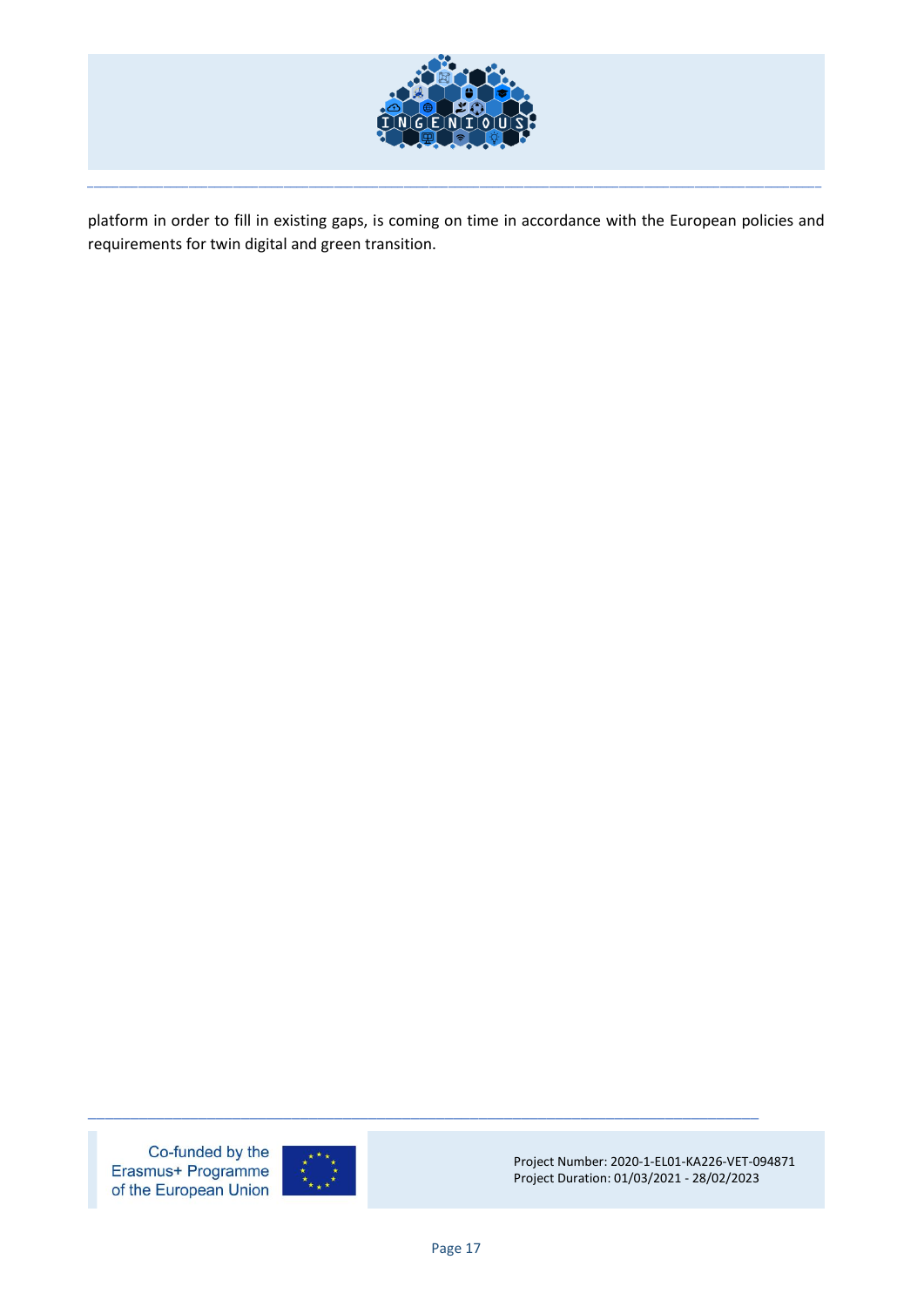

<span id="page-17-0"></span>**APPENDICES** 

Co-funded by the Erasmus+ Programme of the European Union

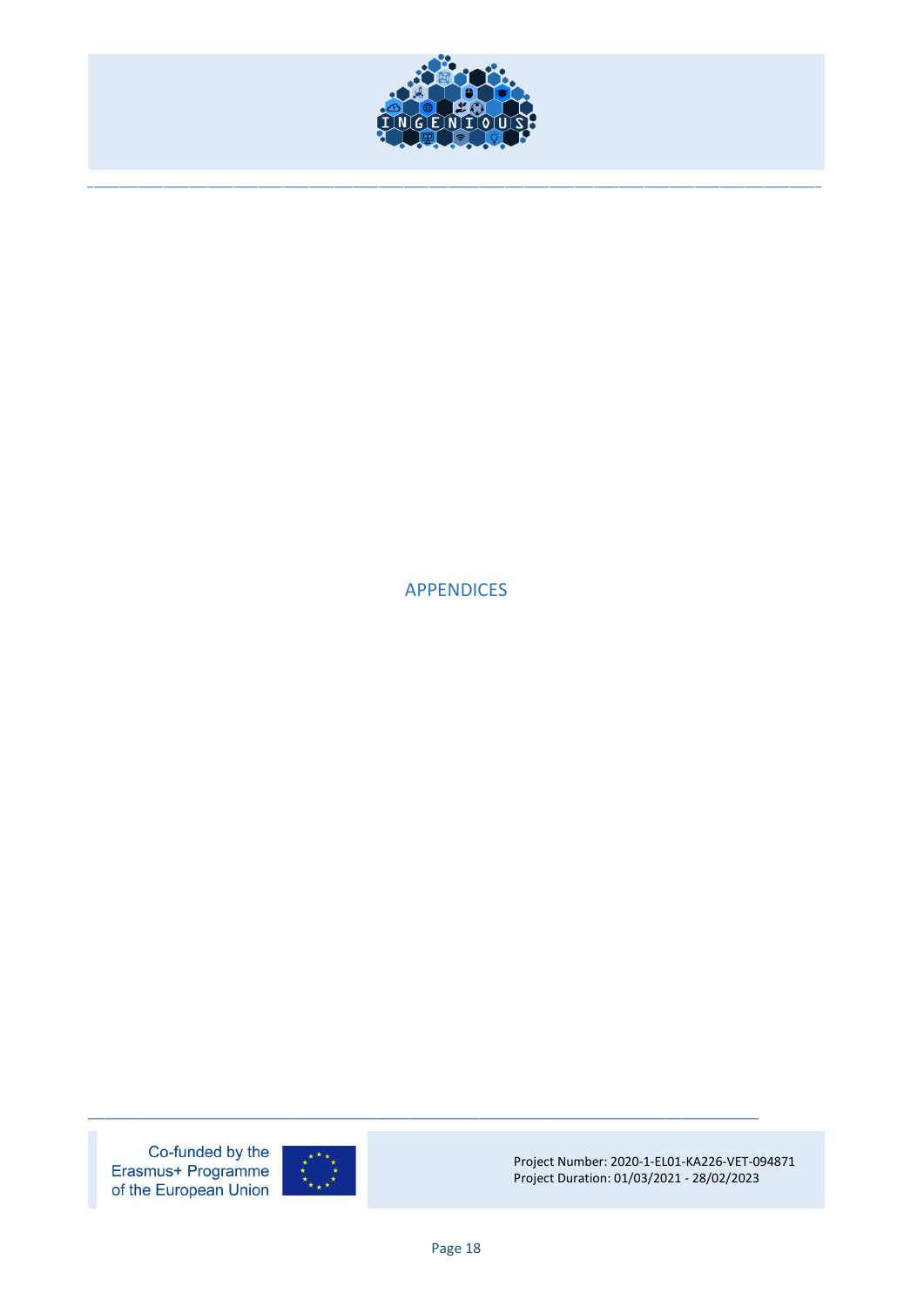

# APPENDIX I. General information on national reports

# <span id="page-18-1"></span><span id="page-18-0"></span>1. Survey aim and justification

The aim of the survey was to assess greening and green digital skills of VET instructors. The following reasons justified the aim: to determine the readiness of VET staff for teaching online, to identify gaps in VET skills for further professional development, to recruit properly qualified VET staff, to assess VET instructors' professional and teaching competences, to design new courses on circular economy and specific green courses developing general greening competences and specific green competences of students through the spreading activation processes from teaching-to-student, etc.

# <span id="page-18-2"></span>2. Survey design

The survey was designed on a set of courses administered by VET instructors in Greece, Italy, Bulgaria and Slovenia (table 1).

| Country         | Institution                                                                 | <b>Courses</b>                                                                 |  |
|-----------------|-----------------------------------------------------------------------------|--------------------------------------------------------------------------------|--|
| <b>Italy</b>    | <b>Higher Technical Institute</b><br>"Territory Energy Building Foundation" | <b>Energy Supply</b>                                                           |  |
|                 | <b>Higher Technical Institute</b><br>"Territory Energy Building Foundation" | <b>Waste Management</b>                                                        |  |
|                 | High Technician Institute "Ignazio Calvi"                                   | Agri Food Systems                                                              |  |
| Slovenia        | University of Maribor                                                       | Ecology Problems<br>of Vehicle<br>Internal<br>and<br><b>Combustion Engines</b> |  |
|                 |                                                                             | Sensible Use of Energy                                                         |  |
|                 |                                                                             | <b>Technological and Waste Waters</b>                                          |  |
|                 | University of Nova Gorica                                                   | <b>Environment and Agriculture</b>                                             |  |
|                 |                                                                             | <b>Environmental Impact Assessment</b>                                         |  |
|                 |                                                                             | Land Ecosystems                                                                |  |
|                 |                                                                             | <b>Environmentally Friendly Technologies</b>                                   |  |
|                 | <b>Environment Protection College</b>                                       | <b>Waste Management</b>                                                        |  |
|                 |                                                                             | <b>Rational Energy Use</b>                                                     |  |
|                 |                                                                             | Development of Sustainable Products, Services and                              |  |
|                 |                                                                             | Processes                                                                      |  |
|                 |                                                                             | <b>Waste Water Treatment</b>                                                   |  |
| <b>Bulgaria</b> | Cleantech Bulgaria                                                          | Waste Management in the Construction Industry                                  |  |
|                 | Cleantech Bulgaria                                                          | Transition towards Circular Economy as a New<br><b>Business Opportunity</b>    |  |

Table 1. Countries and course descriptions

Almost all course descriptions contained skills, knowledge and competences that could be applied to any course and any profession, on the one hand, and on the other hand, courses that were specific to the given

\_\_\_\_\_\_\_\_\_\_\_\_\_\_\_\_\_\_\_\_\_\_\_\_\_\_\_\_\_\_\_\_\_\_\_\_\_\_\_\_\_\_\_\_\_\_\_\_\_\_\_\_\_\_\_\_\_\_\_\_\_\_\_\_\_\_\_\_\_\_\_\_\_\_\_\_\_\_\_

Co-funded by the Erasmus+ Programme of the European Union

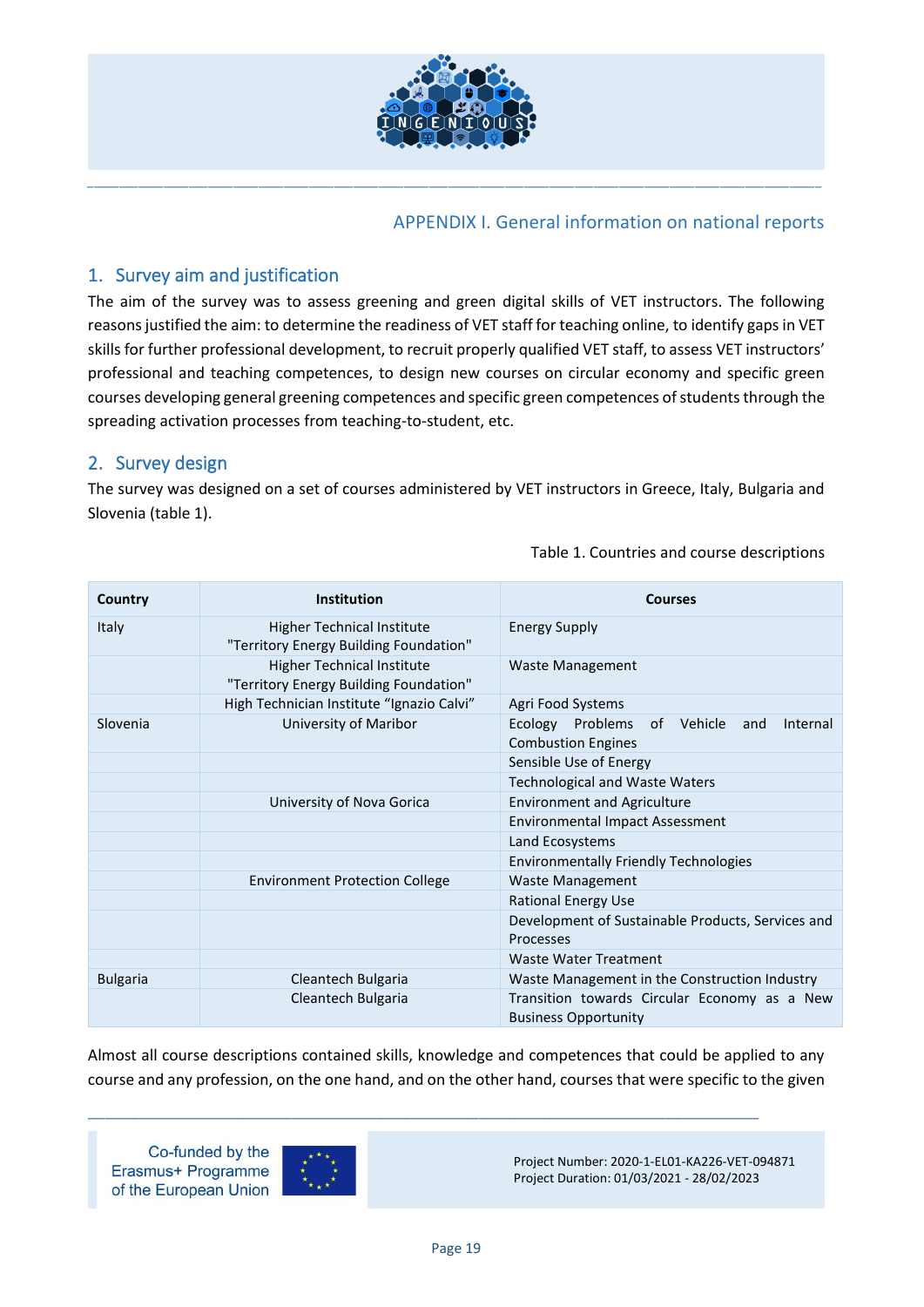

course and profession. The former courses laid the foundation for competences labelled as *general greening digital competences*, whereas the latter courses provided the information on *specific green digital competences*. These different types of competences were introduced into two separate sections of the survey – Sections 4 and 5, respectively, bearing identical labels. Section 4 "General Greening Digital Competences" was partly consistent with the European framework "Digital Competences" (DigComp), which was designed for commercial applications.

The survey also contained other sections. Section 1 provided general information on the survey, such as the survey goal and data processing information. Section 2 collected general information on participants, such as their work experience and country of teaching. Section 3 focused on obtaining general information on teaching competences. This section was designed by integrating general provisions of the European framework "Digital Competences for Educators" (DigCompEdu) and the obtained course descriptions.

The summary of the survey blocks is provided in table 2.

Table 2. Survey blocks

| <b>Block #</b> | <b>Block title</b>                                         | <b>Block areas</b>                                                                                                                                                                                                                                                                                                              | Number of<br>questions |
|----------------|------------------------------------------------------------|---------------------------------------------------------------------------------------------------------------------------------------------------------------------------------------------------------------------------------------------------------------------------------------------------------------------------------|------------------------|
| Section 1      | General information about the<br>survey                    | Survey goal<br>$\bullet$<br>Data privacy statement                                                                                                                                                                                                                                                                              | 0                      |
| Section 2      | General questions about you                                | Work experience<br>$\bullet$                                                                                                                                                                                                                                                                                                    | $\overline{4}$         |
| Section 3      | Teaching digital competences                               | Designing the teaching content<br>$\bullet$<br>Creating engagement with students and<br>colleagues<br>Facilitating students' independent learning<br>Communication<br>Assessment<br>Copyright and licensing                                                                                                                     | 7                      |
| Section 4      | General digital greening<br>competences for sustainability | Data collection and use<br>$\bullet$<br>Work flow management for efficiency and<br>transparency<br>Communication<br>Financial and legal aspects<br>$\bullet$<br>Research and development                                                                                                                                        | 20                     |
| Section 5      | Specific digital green<br>competences                      | Overall agriculture management<br>$\bullet$<br>Supply chain and transport, including drones<br>$\bullet$<br>Manufacturing<br>$\bullet$<br>Energy production and management<br>Reducing pollution and negative effects of<br>climate change<br>Use of resources (water management, waste<br>management, management of integrated | 49                     |

Co-funded by the Erasmus+ Programme of the European Union



Project Number: 2020-1-EL01-KA226-VET-094871 Project Duration: 01/03/2021 - 28/02/2023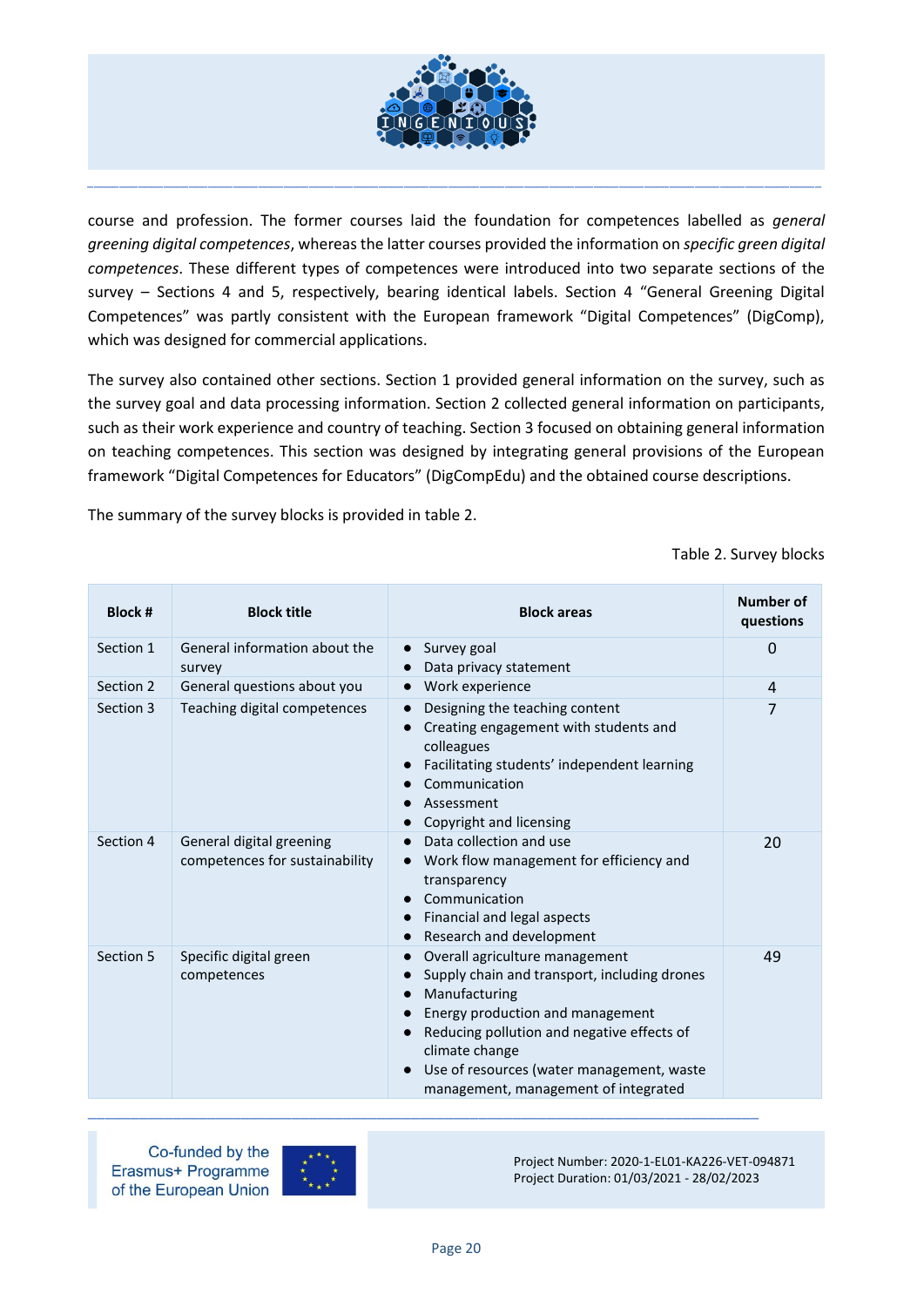

resources, management of recycled materials, land and soil management)

The answers were collected via the multiple choice or Linkert scale questions. The Linkert scale questions ranged from 1 to 5 and 0 to 6 and were aligned with the level of competences (table 3).

| Range of competence levels     |                                |  |
|--------------------------------|--------------------------------|--|
| $1 - 5$                        | $0 - 6$                        |  |
| 1 - lack of knowledge          | 0 - lack of knowledge          |  |
| 2 - basic (A1-A2)              | $1 - basic (A1)$               |  |
| 3 - pre-intermediate (B1)      | 2 - elementary (A2)            |  |
| 4 - intermediate (B2)          | 3 - pre-intermediate (B1)      |  |
| 5 - upper intermediate (C1)    | 4 - intermediate (B2)          |  |
| 6 - advanced (proficient) (C2) | 5 - upper intermediate (C1)    |  |
|                                | 6 - advanced (proficient) (C2) |  |

# <span id="page-20-0"></span>3. Design of country-specific questionnaires

Since some questions of the survey were irrelevant to the needs of some countries, institutions and courses, each participant selected a set of questions for their unique course requirements. This resulted in shorter questionnaires. Each questionnaire contained all information and questions from Sections 1-3. These were Sections 4 and 5 that were not used in full. The resulting questionnaires were translated into local languages., whereas the master copy was translated into Latvian. More information on country-specific questionnaires and their results is available in country-specific appendices.

# <span id="page-20-1"></span>4. Roles of participating institutions in the survey

To represent the European scale of responses, a set of countries, represented by specific institutions, created and administered the survey (table 1).

| Country         | <b>Institution</b>                                  | <b>Responsibilities</b>                                                                                                             |
|-----------------|-----------------------------------------------------|-------------------------------------------------------------------------------------------------------------------------------------|
| Latvia          | Transport and<br><b>Telecommunication Institute</b> | Creation of the surveys, translation of the surveys into Latvian                                                                    |
| Greece          | University of Ioannina                              | Reviewer of the surveys, translation of the surveys into Greek,<br>administration of the selected surveys to VET instructors        |
| Italy           | Sistemi Formativi Confindustria                     | Reviewer of the surveys, translation of the surveys into Italian,<br>administration of the selected surveys to VET instructors      |
| <b>Bulgaria</b> | Cleantech Bulgaria                                  | Reviewer of the surveys, translation of the surveys into<br>Bulgarian, administration of the selected surveys to VET<br>instructors |

Co-funded by the Erasmus+ Programme of the European Union



Project Number: 2020-1-EL01-KA226-VET-094871 Project Duration: 01/03/2021 - 28/02/2023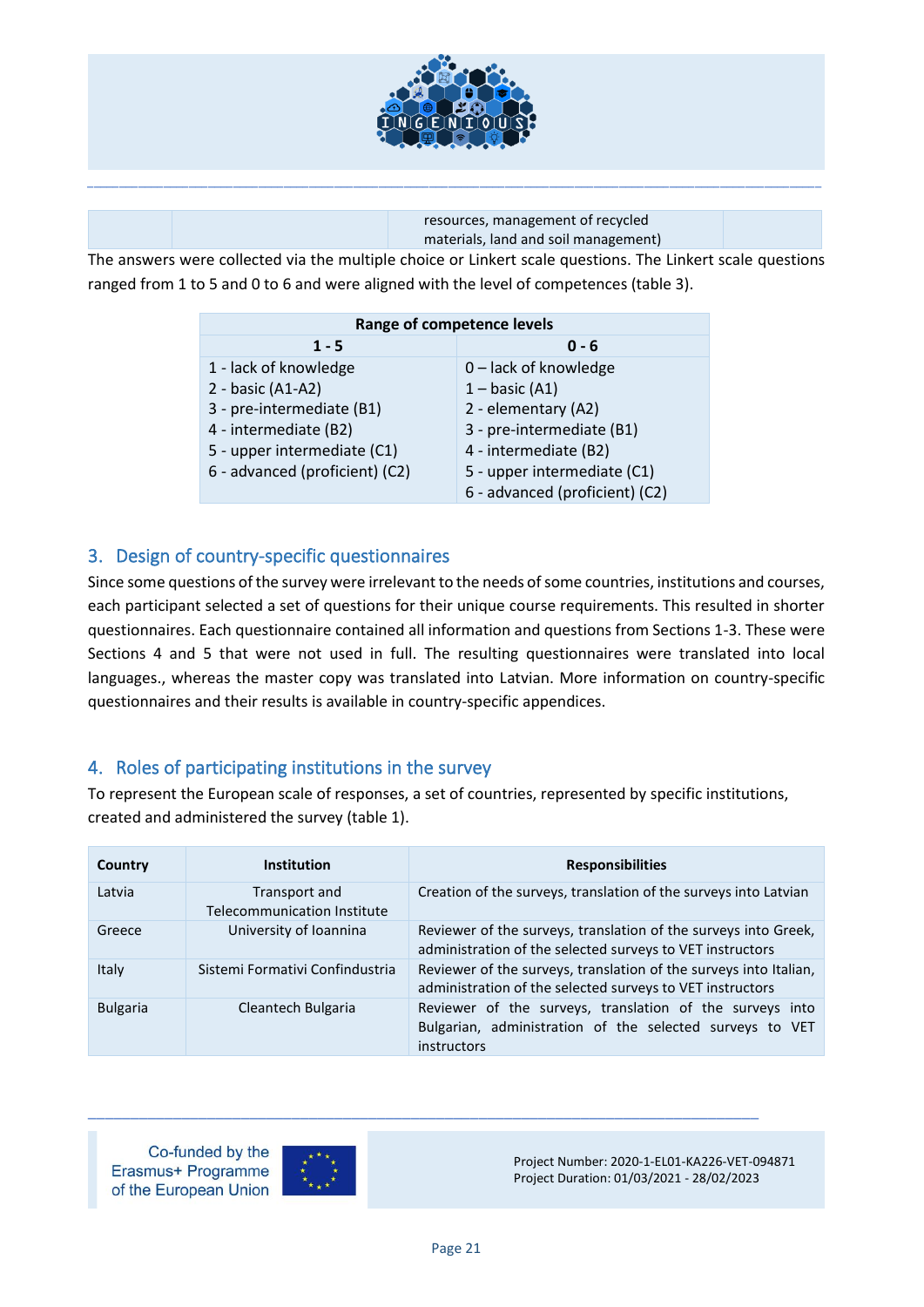

| Slovenia | Styrian Technology Park | Reviewer of the surveys, translation of the surveys into<br>Slovenian, administration of the selected surveys to VET |
|----------|-------------------------|----------------------------------------------------------------------------------------------------------------------|
|          |                         | <i>instructors</i>                                                                                                   |

Co-funded by the Erasmus+ Programme<br>of the European Union



Project Number: 2020-1-EL01-KA226-VET-094871 Project Duration: 01/03/2021 - 28/02/2023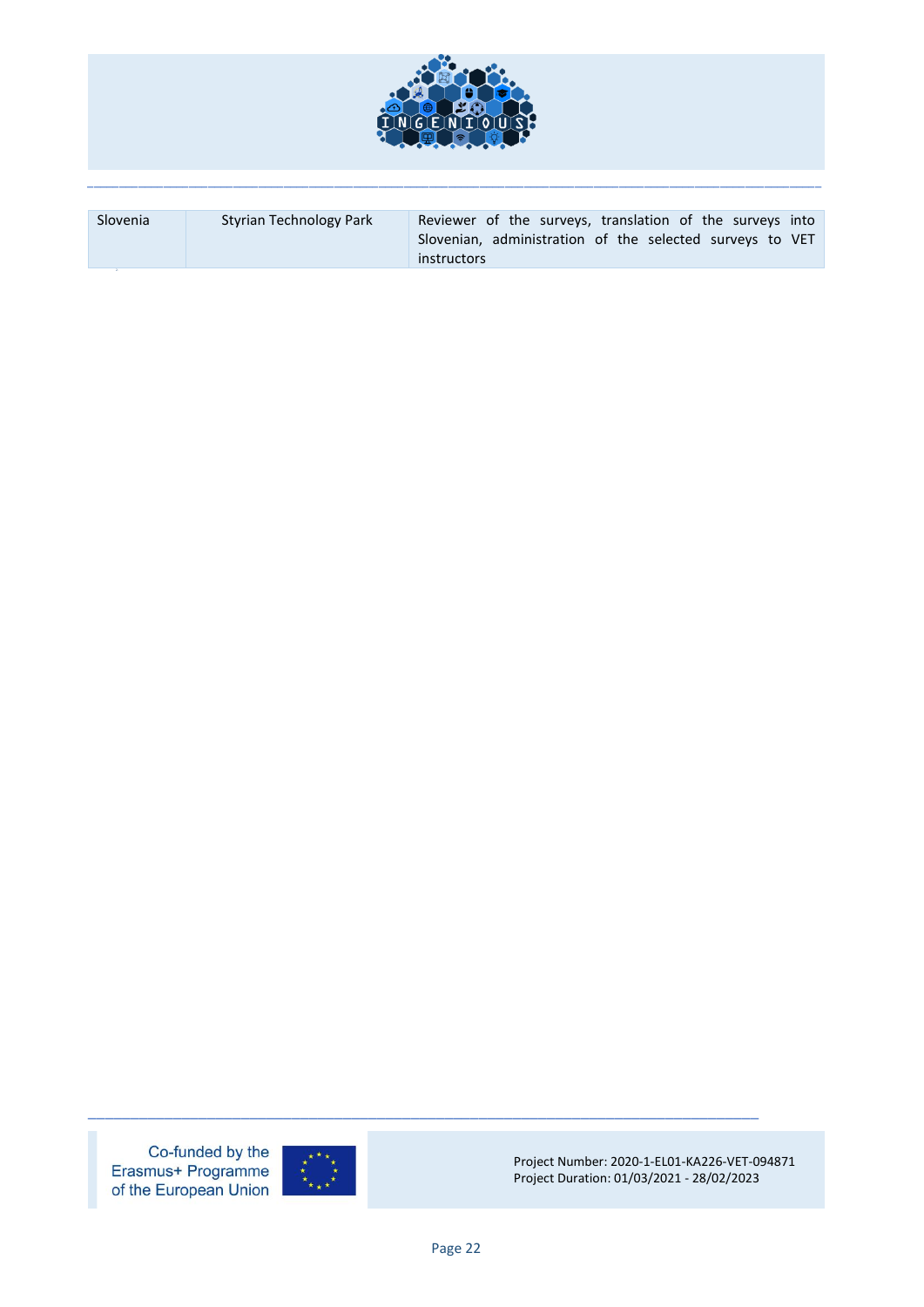

# **APPENDIX** II. Result data of surveys

- <span id="page-22-0"></span>● Excel files of surveys See the excel file representing the answers of the assessment as attached file to the report Appendix II -BG Excel files of surveys
- Tables and charts from Google.Drive surveys See tables and charts extracted from Google.Drive survey as attached file to the report Appendix II – BG Tables and charts from Google.Drive surveys.
- Charts, diagrams, etc., displaying the analysis of results from section 1.2. Included in section 1.2.

Co-funded by the Erasmus+ Programme of the European Union



Project Number: 2020-1-EL01-KA226-VET-094871 Project Duration: 01/03/2021 - 28/02/2023